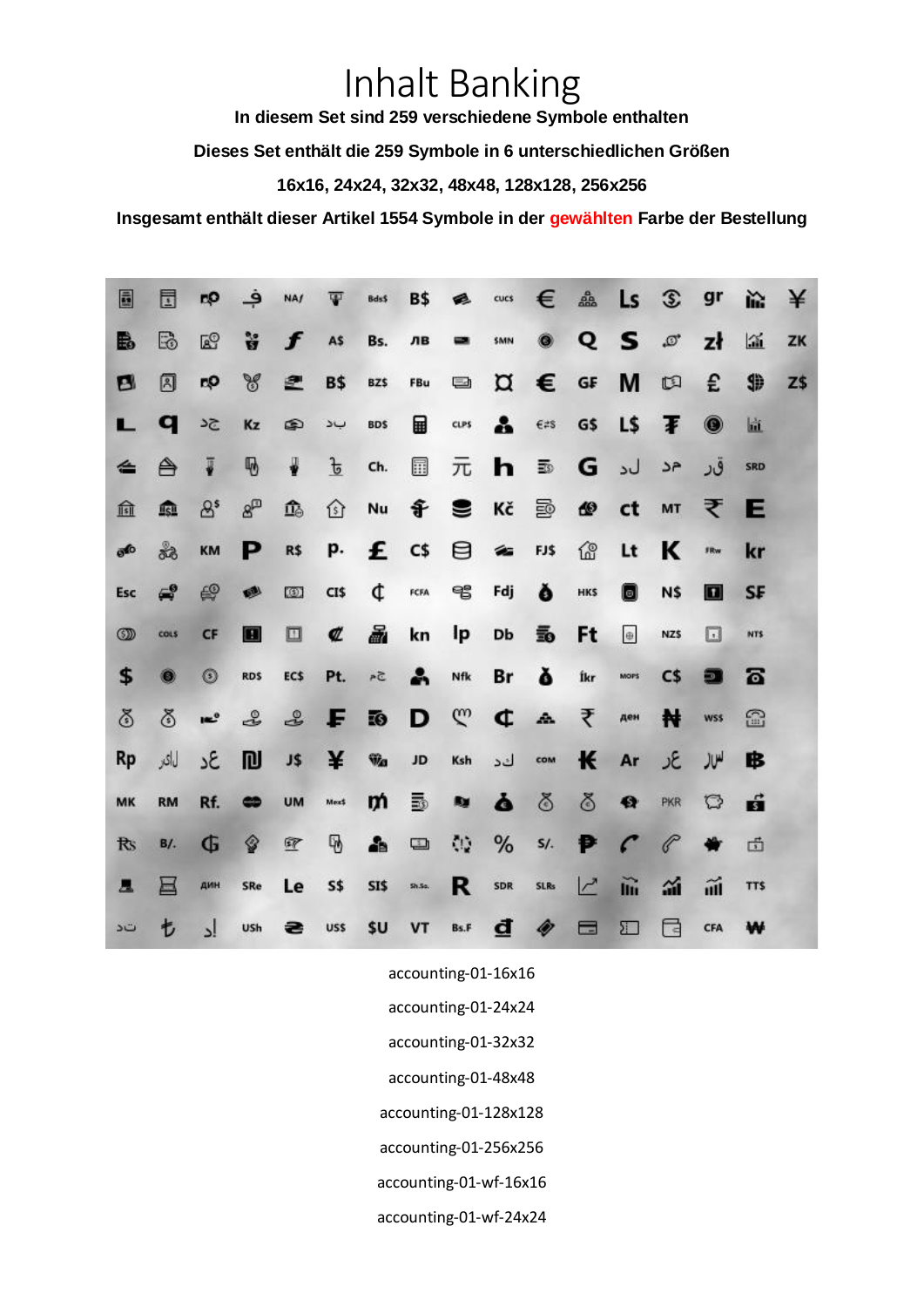accounting-01-wf-32x32 accounting-01-wf-48x48 accounting-01-wf-128x128 accounting-01-wf-256x256 accounting-02-16x16 accounting-02-24x24 accounting-02-32x32 accounting-02-48x48 accounting-02-128x128 accounting-02-256x256 accounting-02-wf-16x16 accounting-02-wf-24x24 accounting-02-wf-32x32 accounting-02-wf-48x48 accounting-02-wf-128x128 accounting-02-wf-256x256 account-payable-16x16 account-payable-24x24 account-payable-32x32 account-payable-48x48 account-payable-128x128 account-payable-256x256 account-payable-wf-16x16 account-payable-wf-24x24 account-payable-wf-32x32 account-payable-wf-48x48 account-payable-wf-128x128 account-payable-wf-256x256 accounts-book-16x16 accounts-book-24x24 accounts-book-32x32 accounts-book-48x48 accounts-book-128x128 accounts-book-256x256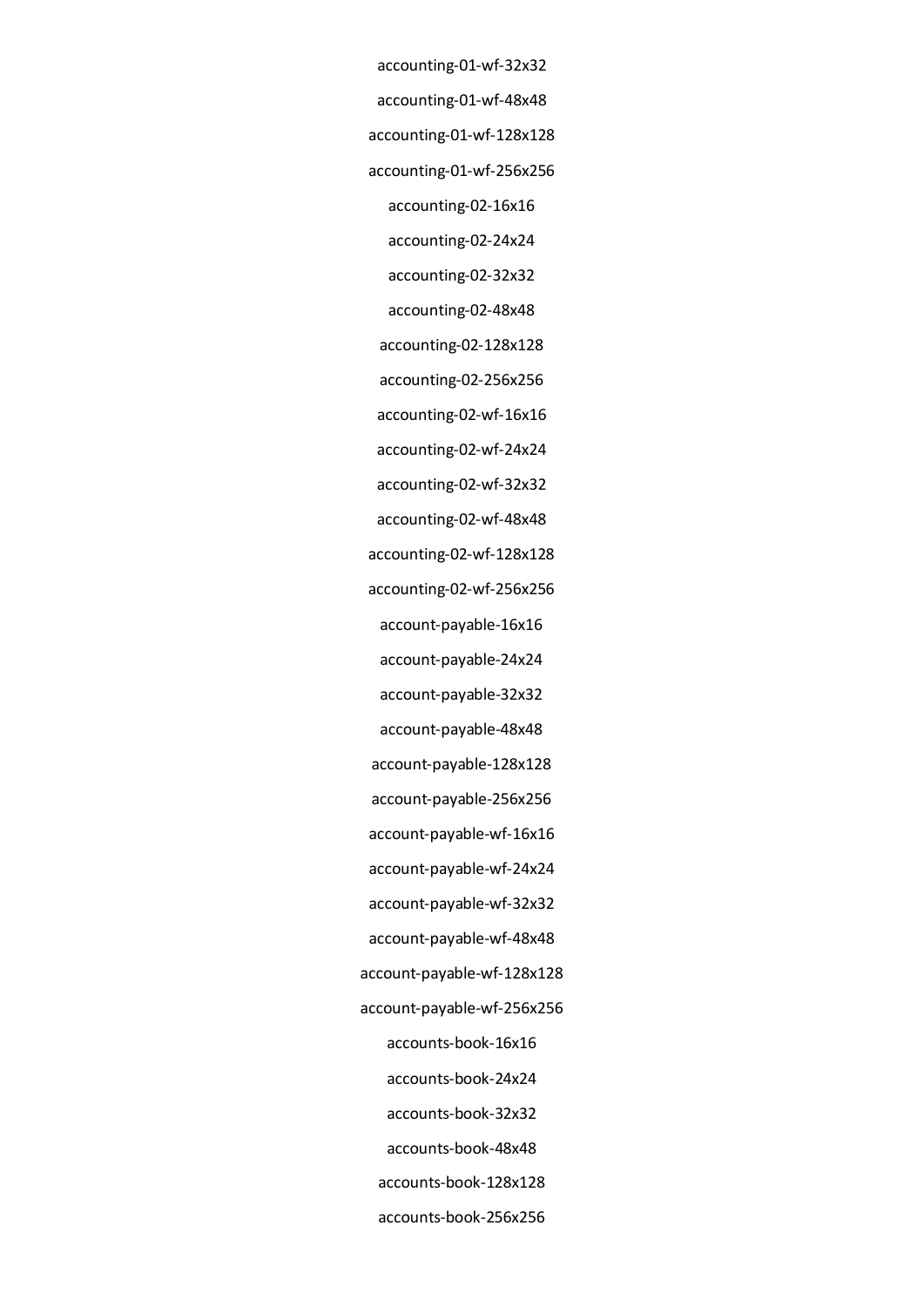- accounts-book-wf-16x16 accounts-book-wf-24x24 accounts-book-wf-32x32 accounts-book-wf-48x48 accounts-book-wf-128x128 accounts-book-wf-256x256 accounts-receivable-16x16 accounts-receivable-24x24 accounts-receivable-32x32 accounts-receivable-48x48 accounts-receivable-128x128 accounts-receivable-256x256 afghan-afghani-16x16 afghan-afghani-24x24 afghan-afghani-32x32 afghan-afghani-48x48 afghan-afghani-128x128 afghan-afghani-256x256 agricultural-loan-16x16 agricultural-loan-24x24 agricultural-loan-32x32 agricultural-loan-48x48 agricultural-loan-128x128 agricultural-loan-256x256 agricultural-loan-wf-16x16 agricultural-loan-wf-24x24 agricultural-loan-wf-32x32 agricultural-loan-wf-48x48 agricultural-loan-wf-128x128 agricultural-loan-wf-256x256 albanian-lek-16x16 albanian-lek-24x24 albanian-lek-32x32
	- albanian-lek-48x48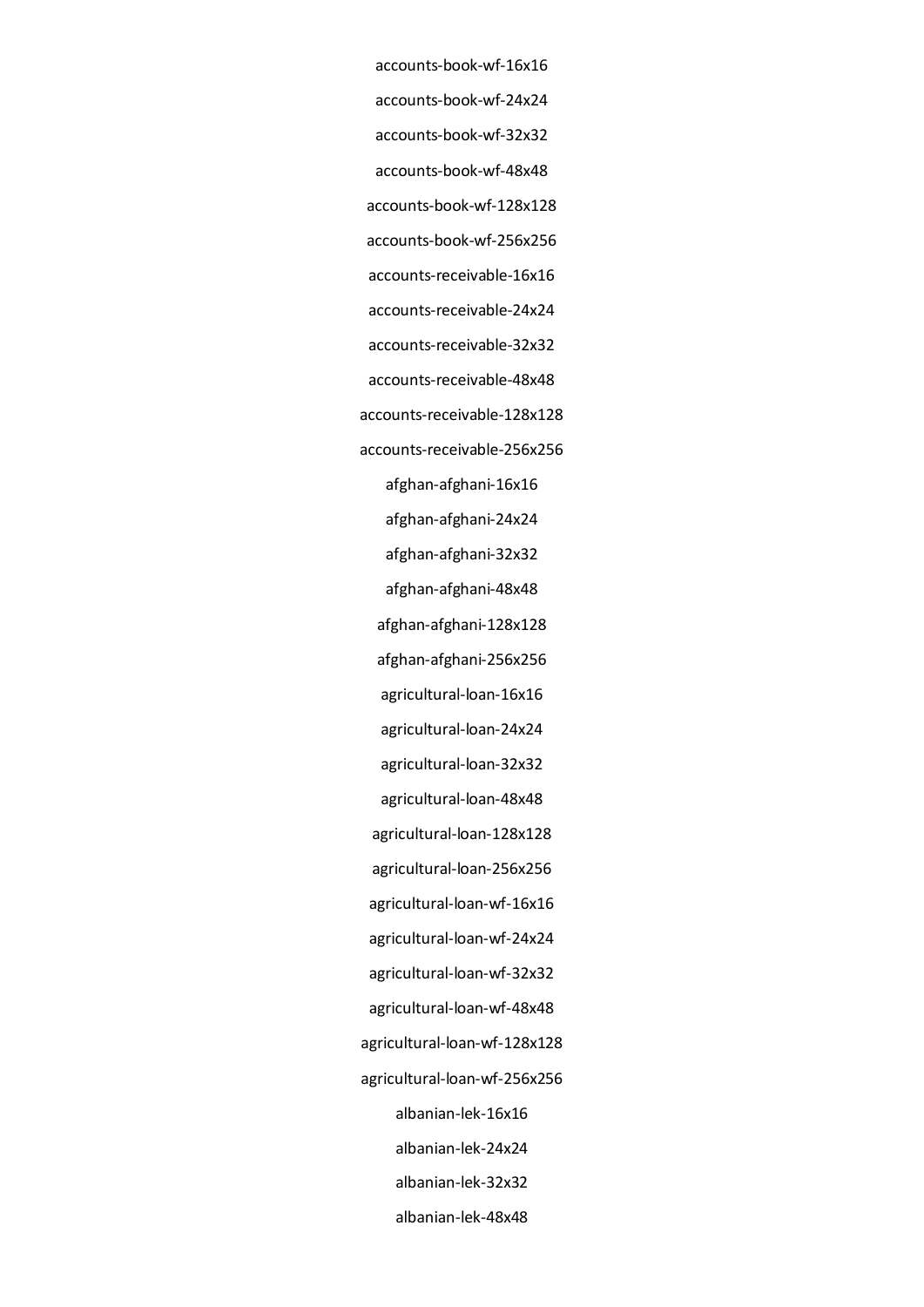albanian-lek-128x128 albanian-lek-256x256 albanian-qindarka-16x16 albanian-qindarka-24x24 albanian-qindarka-32x32 albanian-qindarka-48x48 albanian-qindarka-128x128 albanian-qindarka-256x256 algerian-dinar-16x16 algerian-dinar-24x24 algerian-dinar-32x32 algerian-dinar-48x48 algerian-dinar-128x128 algerian-dinar-256x256 angolan-kwanza-16x16 angolan-kwanza-24x24 angolan-kwanza-32x32 angolan-kwanza-48x48 angolan-kwanza-128x128 angolan-kwanza-256x256 antillean-guilder-wf-16x16 antillean-guilder-wf-24x24 antillean-guilder-wf-32x32 antillean-guilder-wf-48x48 antillean-guilder-wf-128x128 antillean-guilder-wf-256x256 aruban-florin-16x16 aruban-florin-24x24 aruban-florin-32x32 aruban-florin-48x48 aruban-florin-128x128 aruban-florin-256x256 atm-01-16x16 atm-01-24x24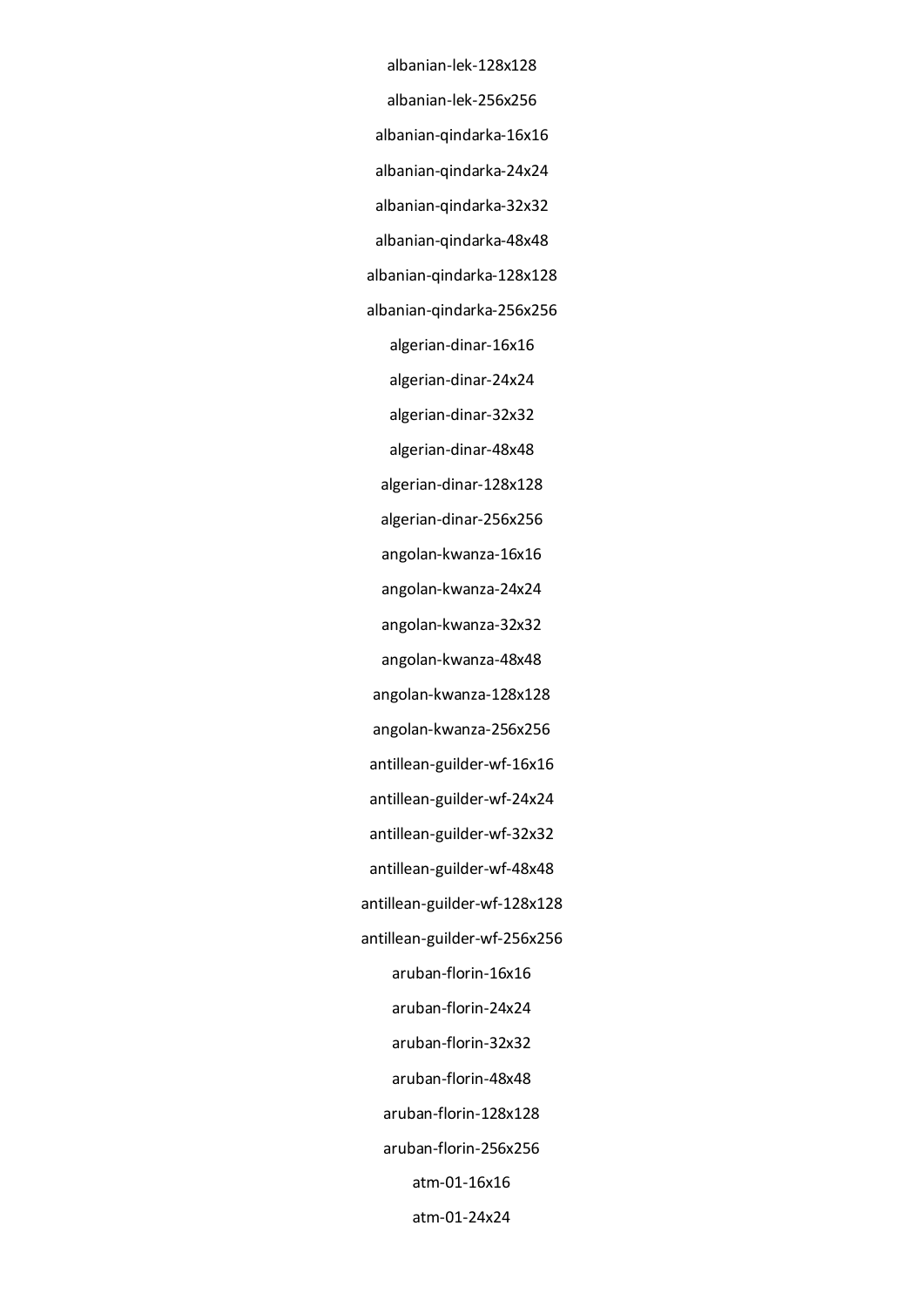atm-01-32x32 atm-01-48x48 atm-01-128x128 atm-01-256x256 atm-01-wf-16x16 atm-01-wf-24x24 atm-01-wf-32x32 atm-01-wf-48x48 atm-01-wf-128x128 atm-01-wf-256x256 atm-02-16x16 atm-02-24x24 atm-02-32x32 atm-02-48x48 atm-02-128x128 atm-02-256x256 atm-02-wf-16x16 atm-02-wf-24x24 atm-02-wf-32x32 atm-02-wf-48x48 atm-02-wf-128x128 atm-02-wf-256x256 atm-03-16x16 atm-03-24x24 atm-03-32x32 atm-03-48x48 atm-03-128x128 atm-03-256x256 atm-03-wf-16x16 atm-03-wf-24x24 atm-03-wf-32x32

atm-03-wf-48x48 atm-03-wf-128x128 atm-03-wf-256x256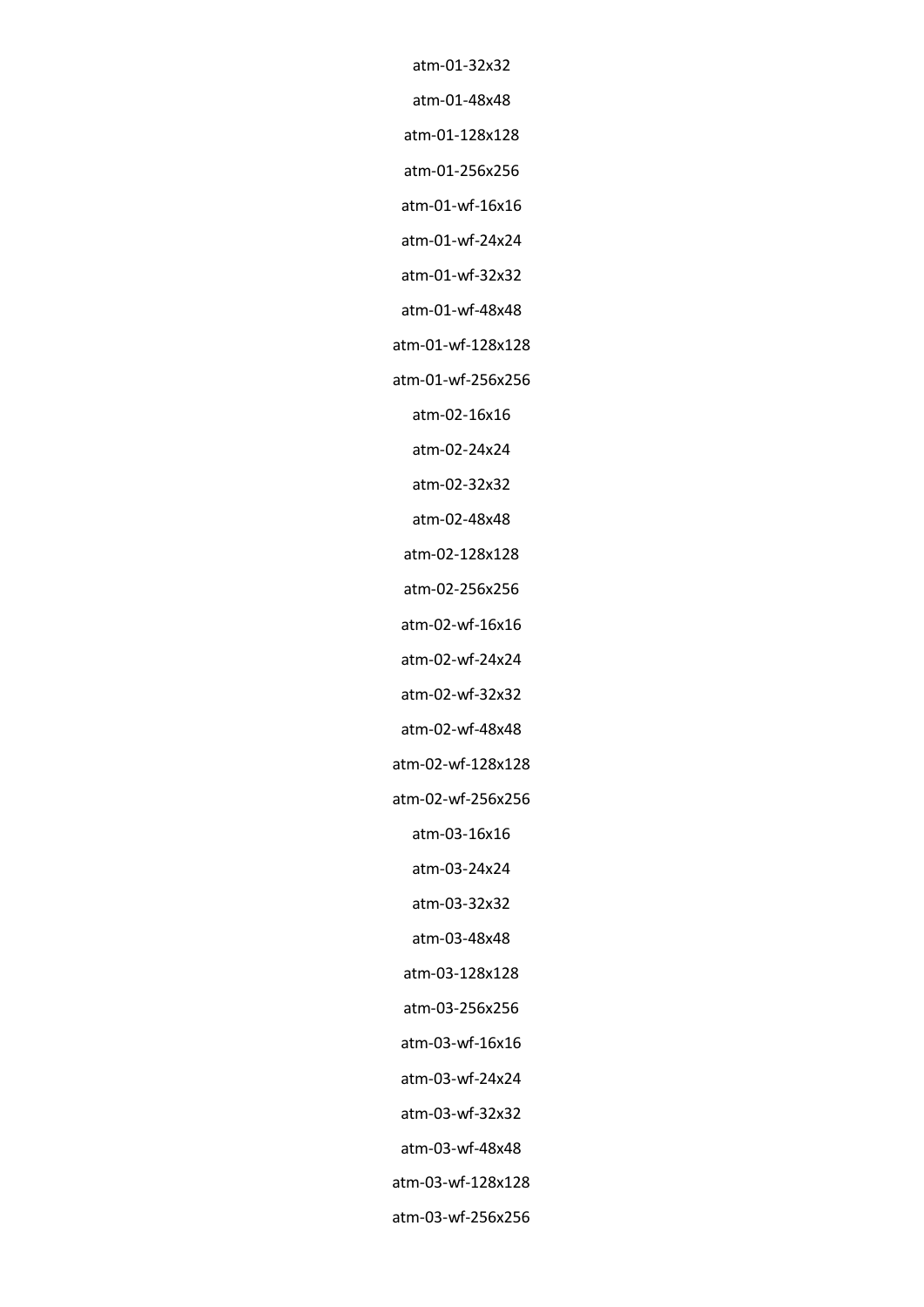atm-04-16x16

atm-04-24x24

atm-04-32x32

atm-04-48x48

atm-04-128x128

atm-04-256x256

atm-16x16

atm-24x24

atm-32x32

atm-48x48

atm-128x128

atm-256x256

australian-dollar-16x16

australian-dollar-24x24

australian-dollar-32x32

australian-dollar-48x48

australian-dollar-128x128

australian-dollar-256x256

bahamian-dollar-16x16

bahamian-dollar-24x24

bahamian-dollar-32x32

bahamian-dollar-48x48

bahamian-dollar-128x128

bahamian-dollar-256x256

bahraini-dinar-16x16

bahraini-dinar-24x24

bahraini-dinar-32x32

bahraini-dinar-48x48

bahraini-dinar-128x128

bahraini-dinar-256x256

bangladeshi-taka-16x16

bangladeshi-taka-24x24

bangladeshi-taka-32x32

bangladeshi-taka-48x48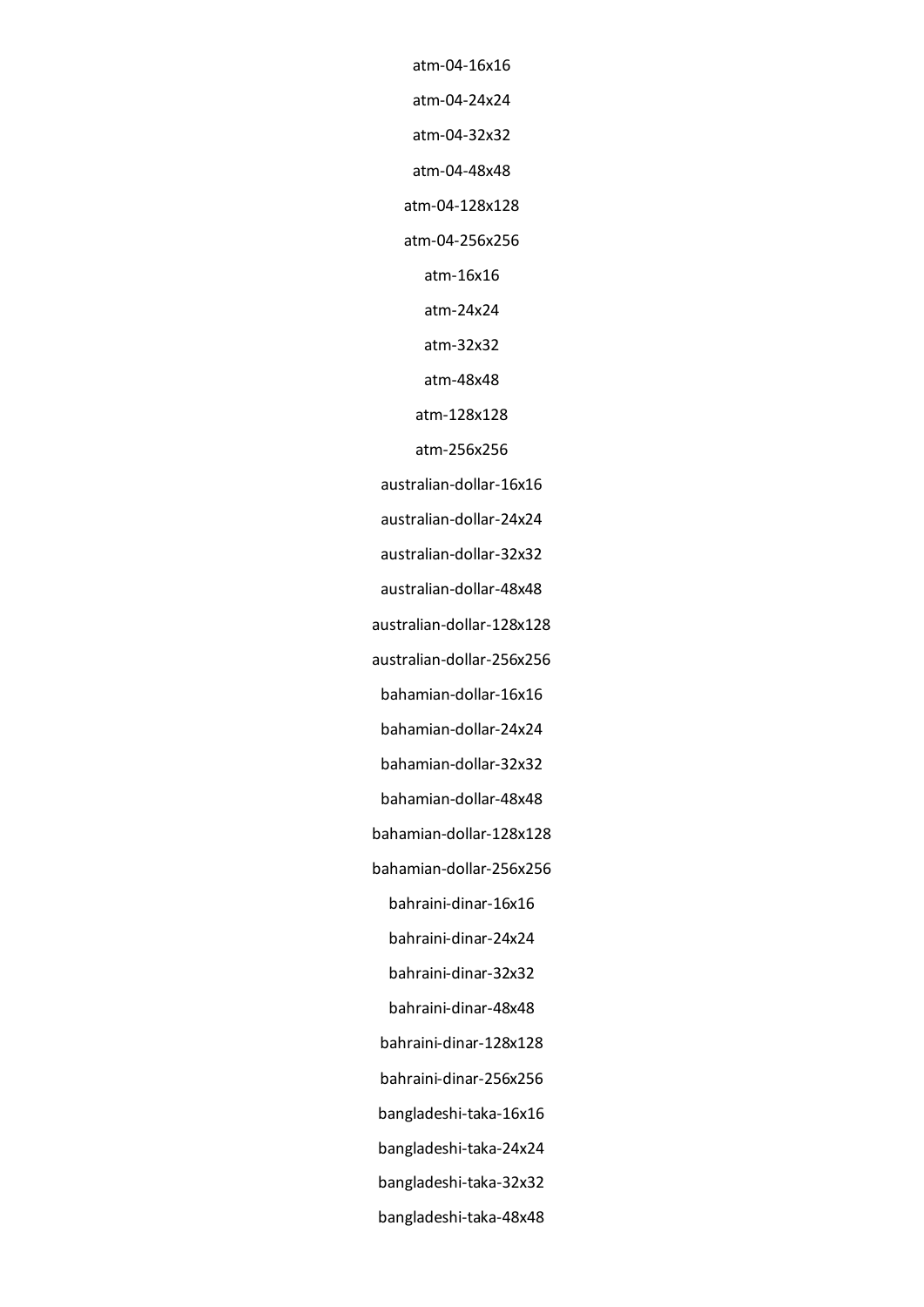bangladeshi-taka-128x128 bangladeshi-taka-256x256 bank-01-wf-16x16 bank-01-wf-24x24 bank-01-wf-32x32 bank-01-wf-48x48 bank-01-wf-128x128 bank-01-wf-256x256 bank-16x16 bank-24x24 bank-32x32 bank-48x48 bank-128x128 bank-256x256 banker-01-wf-16x16 banker-01-wf-24x24 banker-01-wf-32x32 banker-01-wf-48x48 banker-01-wf-128x128 banker-01-wf-256x256 banker-02-wf-16x16 banker-02-wf-24x24 banker-02-wf-32x32 banker-02-wf-48x48 banker-02-wf-128x128 banker-02-wf-256x256 banking-transaction-16x16 banking-transaction-24x24 banking-transaction-32x32 banking-transaction-48x48 banking-transaction-128x128 banking-transaction-256x256 bank-wf-16x16 bank-wf-24x24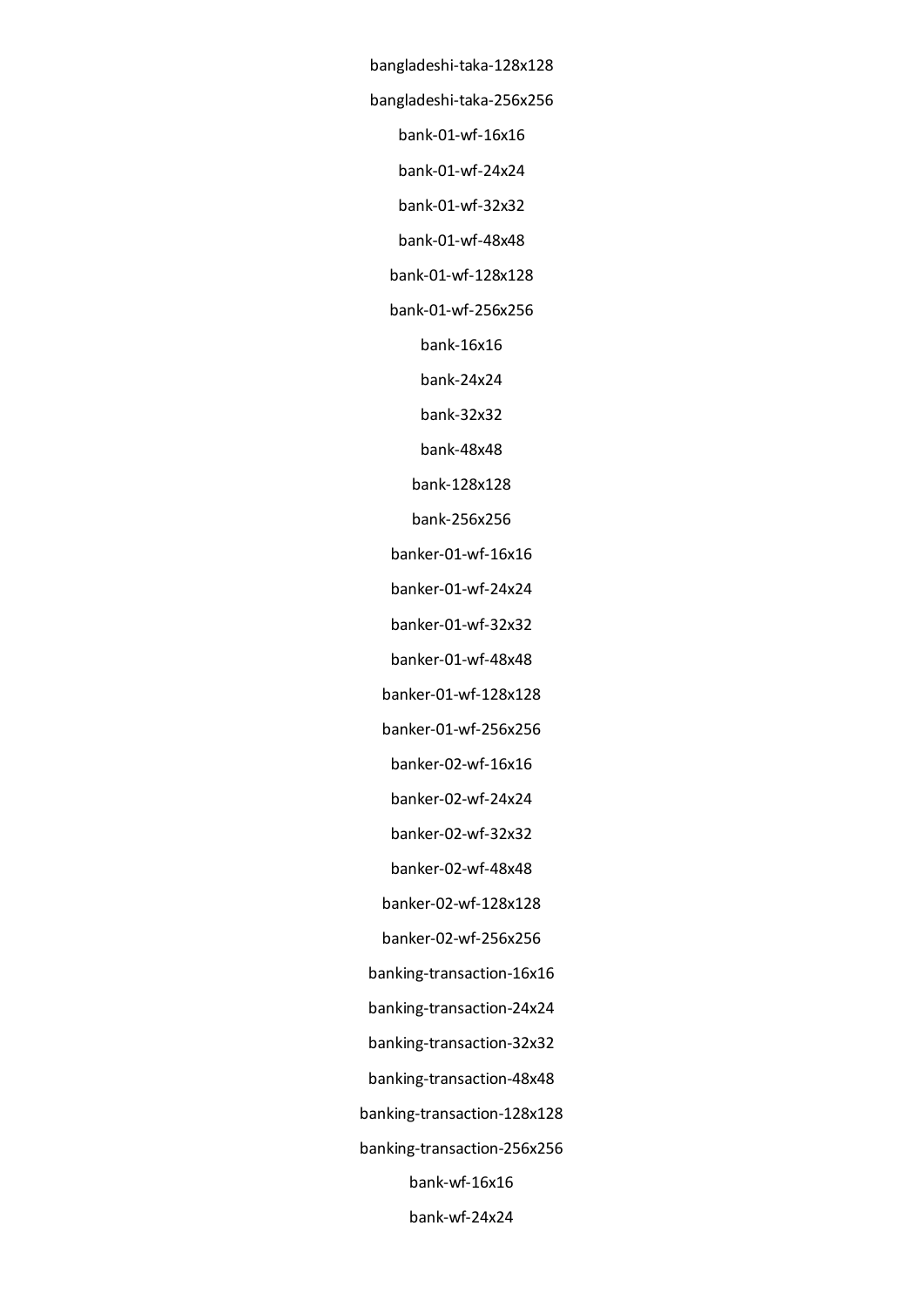bank-wf-32x32 bank-wf-48x48 bank-wf-128x128

bank-wf-256x256

barbadian-dollar-16x16

barbadian-dollar-24x24

barbadian-dollar-32x32

barbadian-dollar-48x48

barbadian-dollar-128x128

barbadian-dollar-256x256

belarusian-ruble-16x16

belarusian-ruble-24x24

belarusian-ruble-32x32

belarusian-ruble-48x48

belarusian-ruble-128x128

belarusian-ruble-256x256

belize-dollar-16x16

belize-dollar-24x24

belize-dollar-32x32

belize-dollar-48x48

belize-dollar-128x128

belize-dollar-256x256

bermudian-dollar-16x16

bermudian-dollar-24x24

bermudian-dollar-32x32

bermudian-dollar-48x48

bermudian-dollar-128x128

bermudian-dollar-256x256

bhutanese-chetrum-16x16

bhutanese-chetrum-24x24

bhutanese-chetrum-32x32

bhutanese-chetrum-48x48

bhutanese-chetrum-128x128

bhutanese-chetrum-256x256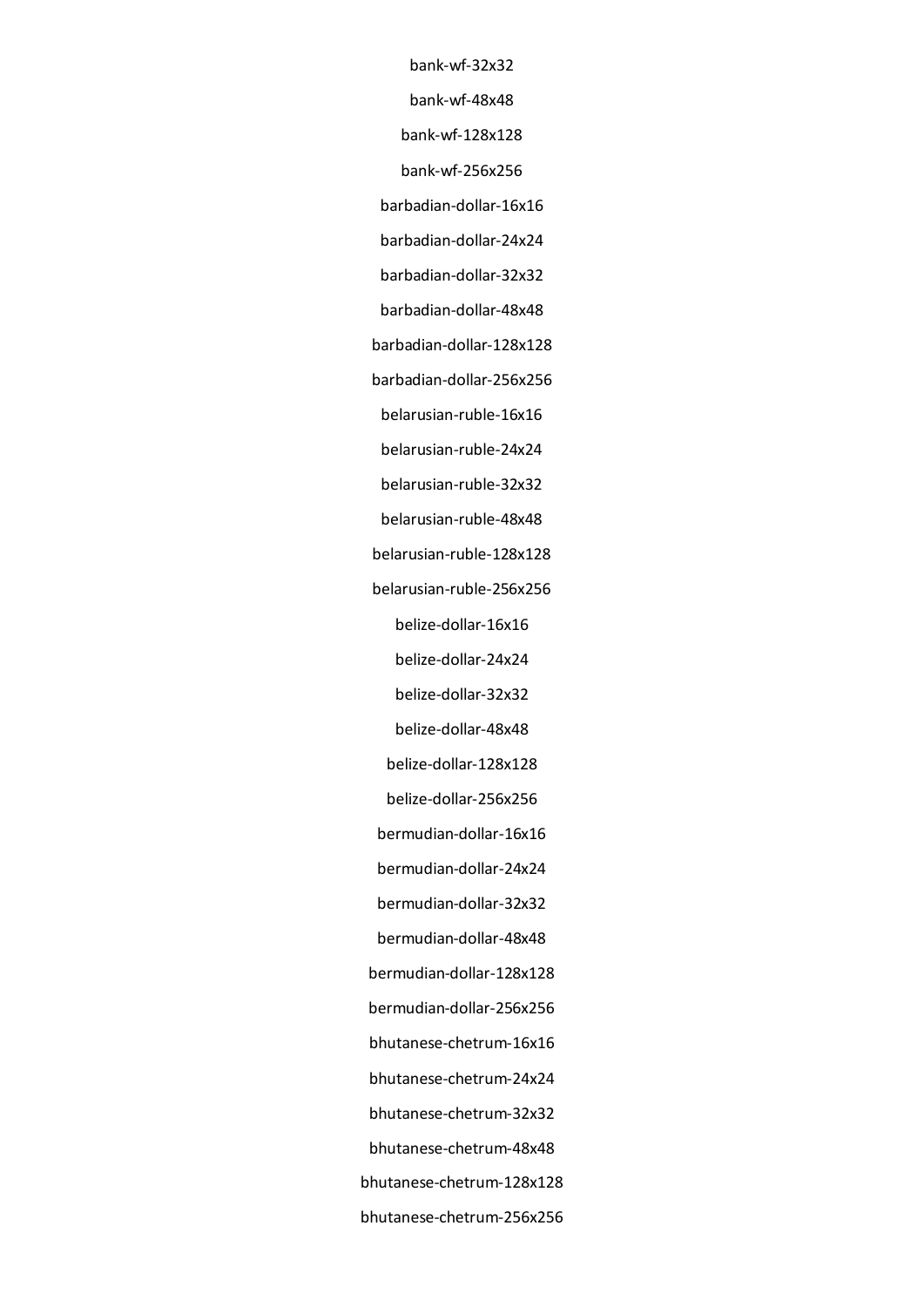bhutanese-ngultrum-16x16 bhutanese-ngultrum-24x24 bhutanese-ngultrum-32x32 bhutanese-ngultrum-48x48 bhutanese-ngultrum-128x128 bhutanese-ngultrum-256x256 bike-loan-16x16 bike-loan-24x24 bike-loan-32x32 bike-loan-48x48 bike-loan-128x128 bike-loan-256x256 bike-loan-wf-16x16 bike-loan-wf-24x24 bike-loan-wf-32x32 bike-loan-wf-48x48 bike-loan-wf-128x128 bike-loan-wf-256x256 bosnian mark-wf-16x16 bosnian mark-wf-24x24 bosnian mark-wf-32x32 bosnian mark-wf-48x48 bosnian mark-wf-128x128 bosnian mark-wf-256x256 botswana-pula-16x16 botswana-pula-24x24 botswana-pula-32x32 botswana-pula-48x48 botswana-pula-128x128 botswana-pula-256x256 brazilian-real-16x16 brazilian-real-24x24 brazilian-real-32x32 brazilian-real-48x48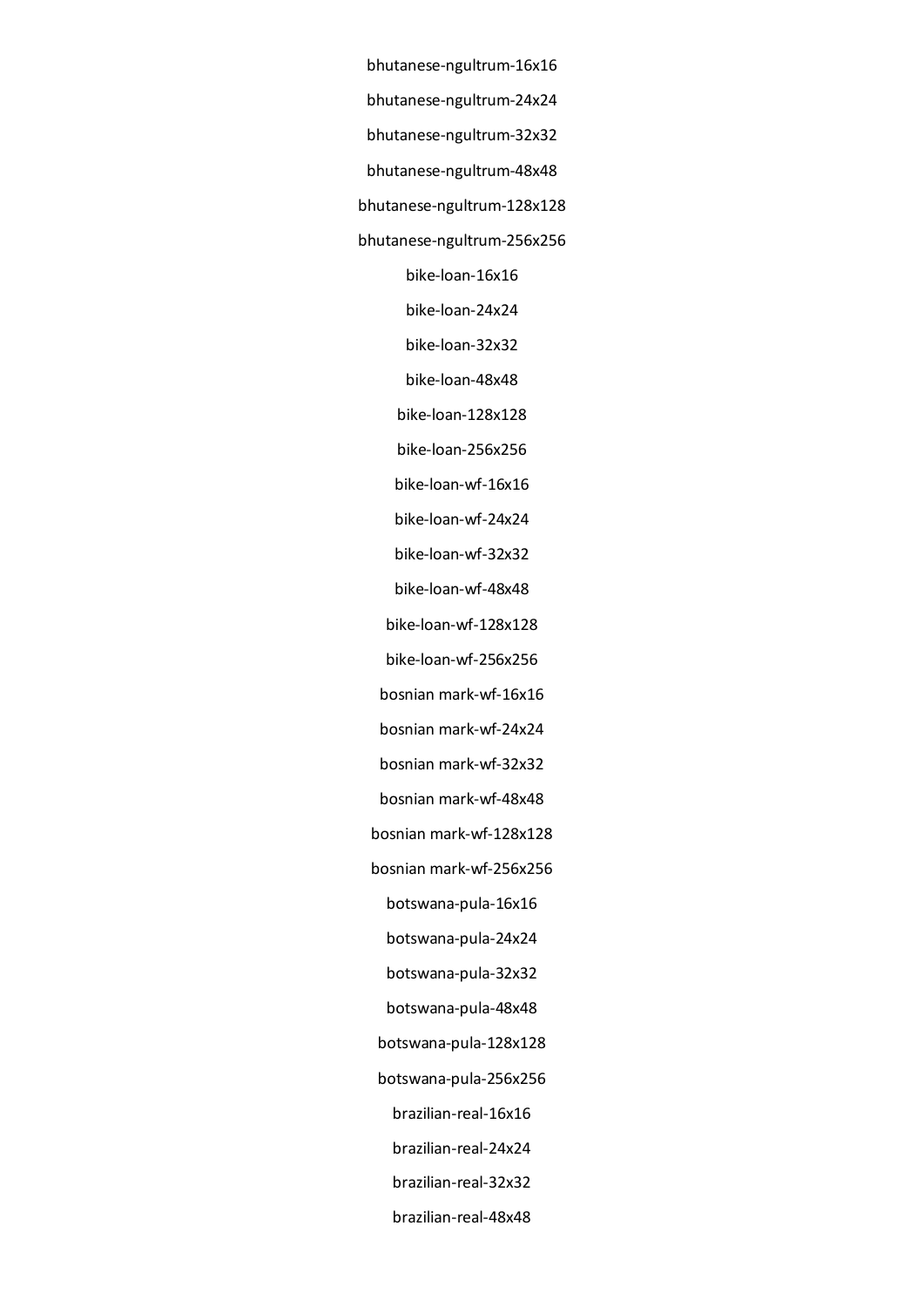brazilian-real-128x128 brazilian-real-256x256 british-pennies-16x16 british-pennies-24x24 british-pennies-32x32 british-pennies-48x48 british-pennies-128x128 british-pennies-256x256 british-pounds-16x16 british-pounds-24x24 british-pounds-32x32 british-pounds-48x48 british-pounds-128x128 british-pounds-256x256 brunei-dollar-16x16 brunei-dollar-24x24 brunei-dollar-32x32 brunei-dollar-48x48 brunei-dollar-128x128 brunei-dollar-256x256 bulgarian-lev-16x16 bulgarian-lev-24x24 bulgarian-lev-32x32 bulgarian-lev-48x48 bulgarian-lev-128x128 bulgarian-lev-256x256 burundian-franc-16x16 burundian-franc-24x24 burundian-franc-32x32 burundian-franc-48x48 burundian-franc-128x128 burundian-franc-256x256 calculator-16x16 calculator-24x24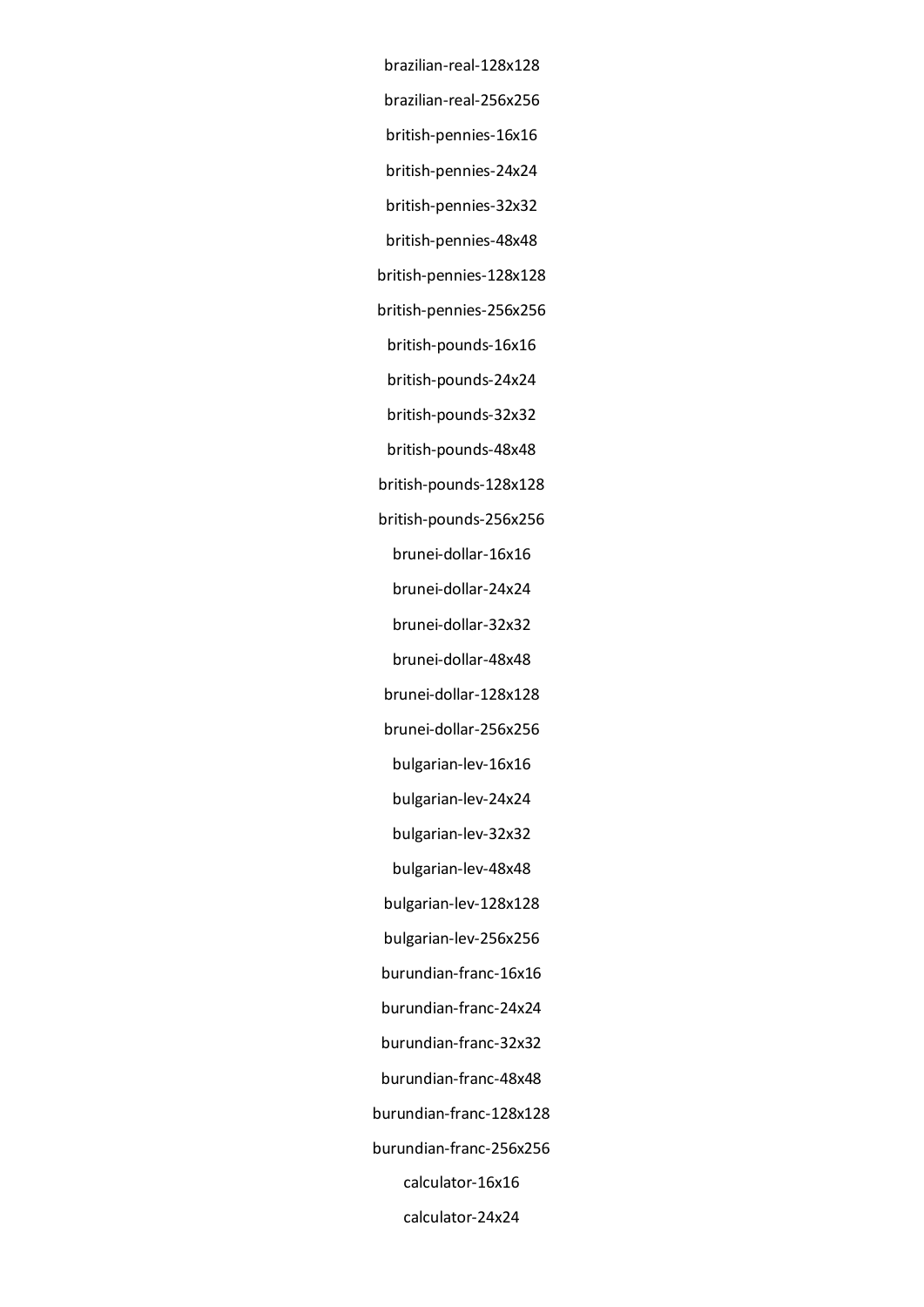calculator-32x32 calculator-48x48 calculator-128x128 calculator-256x256 calculator-wf-16x16 calculator-wf-24x24 calculator-wf-32x32 calculator-wf-48x48 calculator-wf-128x128 calculator-wf-256x256 cambodian-riel-16x16 cambodian-riel-24x24 cambodian-riel-32x32 cambodian-riel-48x48 cambodian-riel-128x128 cambodian-riel-256x256 canadian-dollar-16x16 canadian-dollar-24x24 canadian-dollar-32x32 canadian-dollar-48x48 canadian-dollar-128x128 canadian-dollar-256x256 cape verdean-escudo-16x16 cape verdean-escudo-24x24 cape verdean-escudo-32x32 cape verdean-escudo-48x48 cape verdean-escudo-128x128 cape verdean-escudo-256x256 car-loan-16x16 car-loan-24x24 car-loan-32x32 car-loan-48x48

car-loan-128x128

car-loan-256x256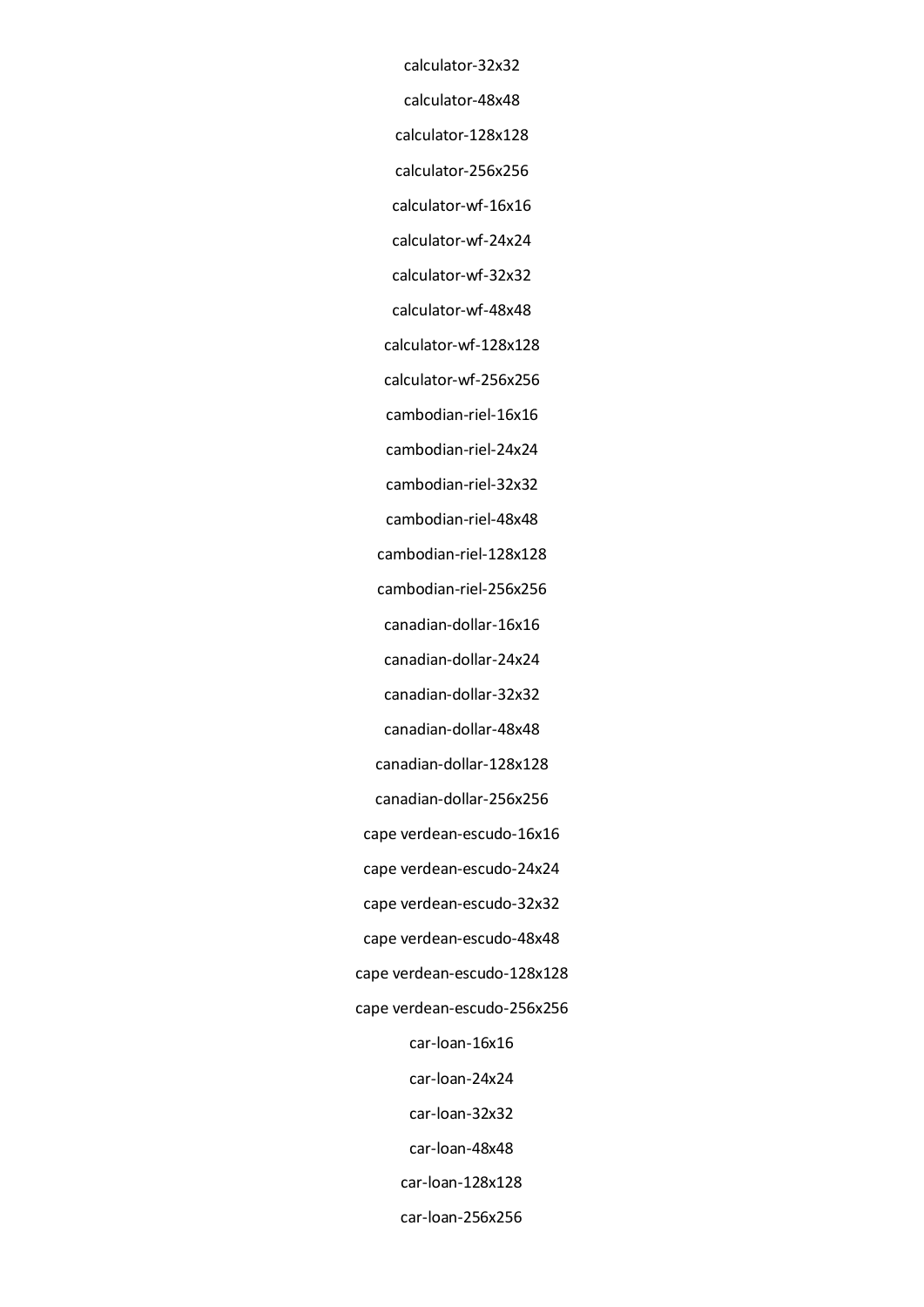car-loan-wf-16x16 car-loan-wf-24x24

car-loan-wf-32x32

car-loan-wf-48x48

car-loan-wf-128x128

car-loan-wf-256x256

cash-16x16

cash-24x24

cash-32x32

cash-48x48

cash-128x128

cash-256x256

cash-wf-16x16

cash-wf-24x24

cash-wf-32x32

cash-wf-48x48

cash-wf-128x128

cash-wf-256x256

cayman islands-dollar-16x16

cayman islands-dollar-24x24

cayman islands-dollar-32x32

cayman islands-dollar-48x48

cayman islands-dollar-128x128

cayman islands-dollar-256x256

cent-16x16

cent-24x24

cent-32x32

cent-48x48

cent-128x128

cent-256x256

cfa franc-16x16

cfa franc-24x24

cfa franc-32x32

cfa franc-48x48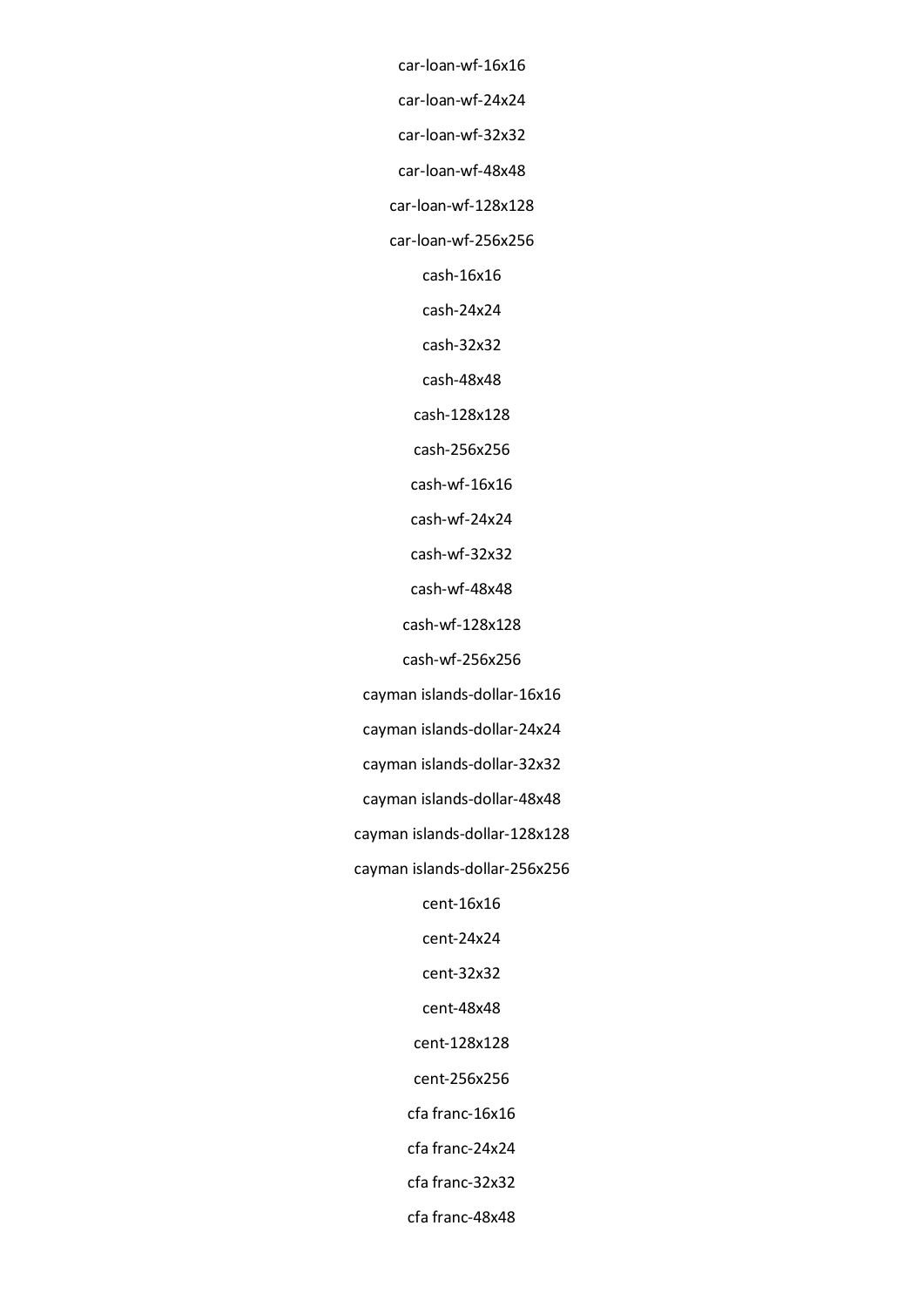cfa franc-128x128 cfa franc-256x256 cheque-01-16x16 cheque-01-24x24 cheque-01-32x32 cheque-01-48x48 cheque-01-128x128 cheque-01-256x256 cheque-02-16x16 cheque-02-24x24 cheque-02-32x32 cheque-02-48x48 cheque-02-128x128 cheque-02-256x256 cheque-02-wf-16x16 cheque-02-wf-24x24 cheque-02-wf-32x32 cheque-02-wf-48x48 cheque-02-wf-128x128 cheque-02-wf-256x256 chilean-peso-16x16 chilean-peso-24x24 chilean-peso-32x32 chilean-peso-48x48 chilean-peso-128x128 chilean-peso-256x256 chinese-renminbi yuan-16x16 chinese-renminbi yuan-24x24 chinese-renminbi yuan-32x32 chinese-renminbi yuan-48x48 chinese-renminbi yuan-128x128 chinese-renminbi yuan-256x256 coin - 01-16x16 coin - 01-24x24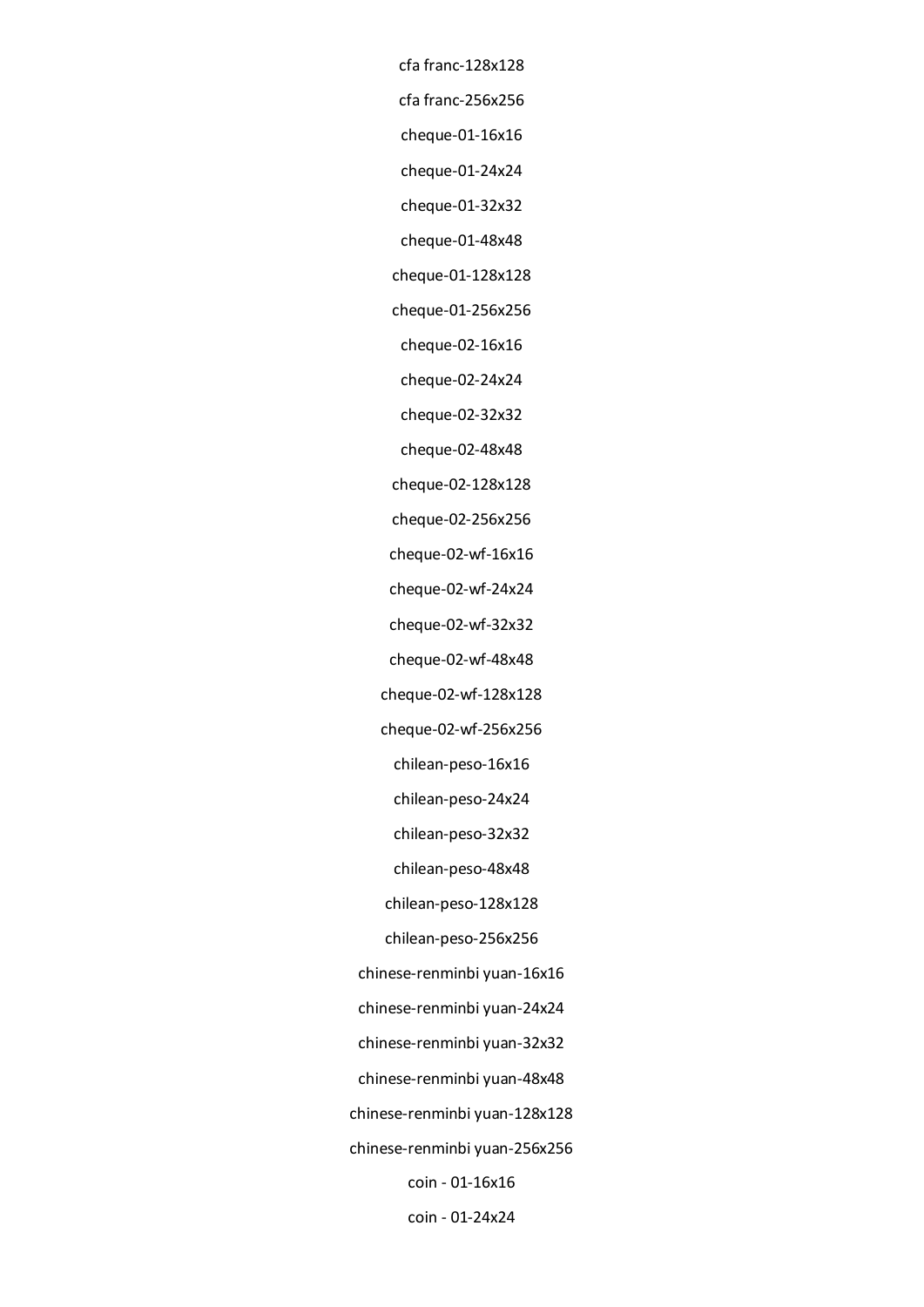coin - 01-32x32 coin - 01-48x48 coin - 01-128x128 coin - 01-256x256 coin - 02-16x16 coin - 02-24x24 coin - 02-32x32 coin - 02-48x48 coin - 02-128x128 coin - 02-256x256 coin-01-wf-16x16 coin-01-wf-24x24 coin-01-wf-32x32 coin-01-wf-48x48 coin-01-wf-128x128 coin-01-wf-256x256 coin-02-wf-16x16 coin-02-wf-24x24 coin-02-wf-32x32 coin-02-wf-48x48 coin-02-wf-128x128 coin-02-wf-256x256 colombian-peso-16x16 colombian-peso-24x24 colombian-peso-32x32 colombian-peso-128x128 colombian-peso-256x256 comorian-franc-16x16 comorian-franc-24x24 comorian-franc-32x32 comorian-franc-48x48 comorian-franc-128x128

colombian-peso-48x48

comorian-franc-256x256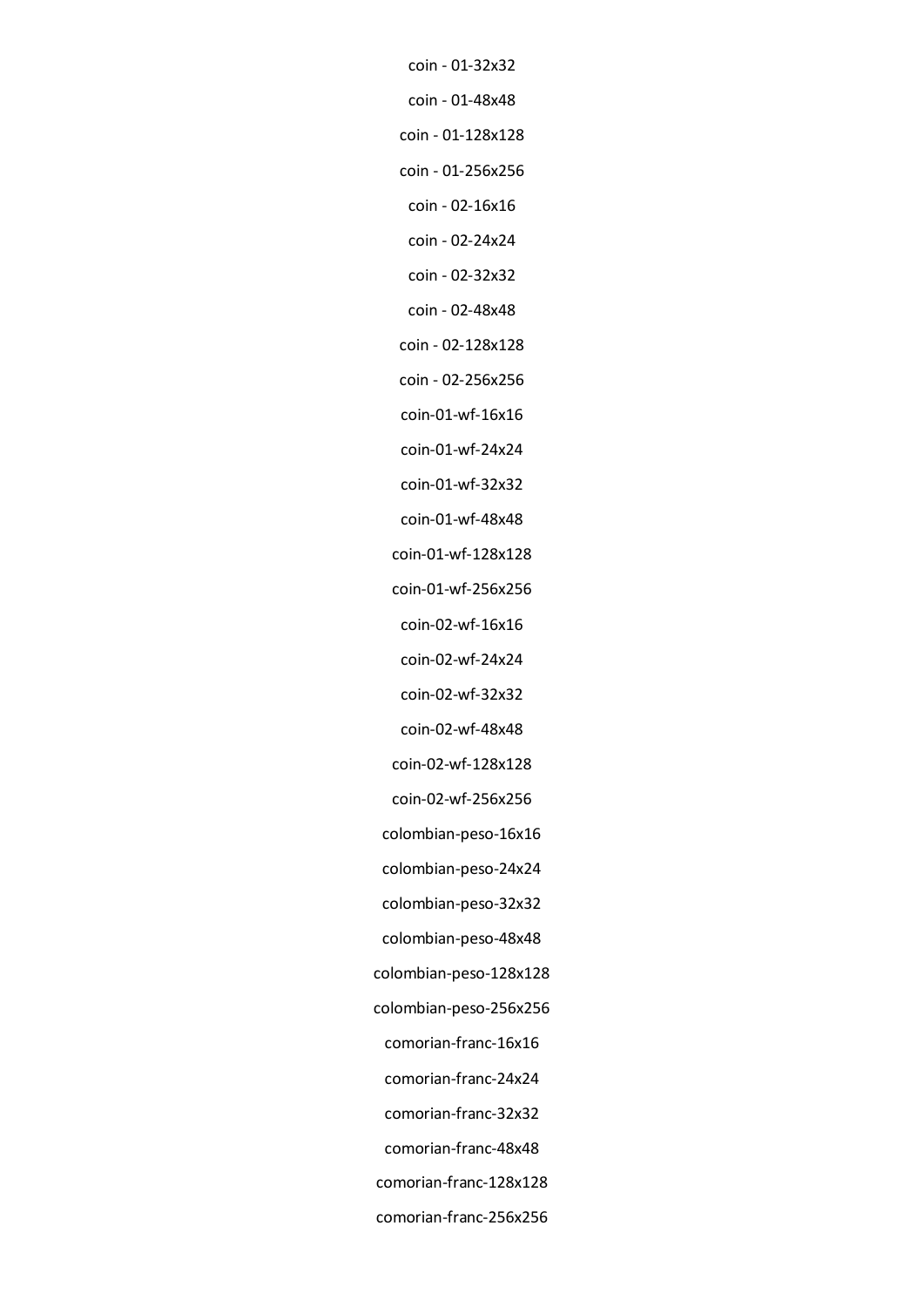complaint-box-16x16 complaint-box-24x24 complaint-box-32x32 complaint-box-48x48 complaint-box-128x128 complaint-box-256x256 complaint-box-wf-16x16 complaint-box-wf-24x24 complaint-box-wf-32x32 complaint-box-wf-48x48 complaint-box-wf-128x128 complaint-box-wf-256x256 costa rican-cólon-16x16 costa rican-cólon-24x24 costa rican-cólon-32x32 costa rican-cólon-48x48 costa rican-cólon-128x128 costa rican-cólon-256x256 counting-machine-16x16 counting-machine-24x24 counting-machine-32x32 counting-machine-48x48 counting-machine-128x128 counting-machine-256x256 croatian-kuna-01-16x16 croatian-kuna-01-24x24 croatian-kuna-01-32x32 croatian-kuna-01-48x48 croatian-kuna-01-128x128 croatian-kuna-01-256x256 croatian-kuna-02-16x16 croatian-kuna-02-24x24 croatian-kuna-02-32x32 croatian-kuna-02-48x48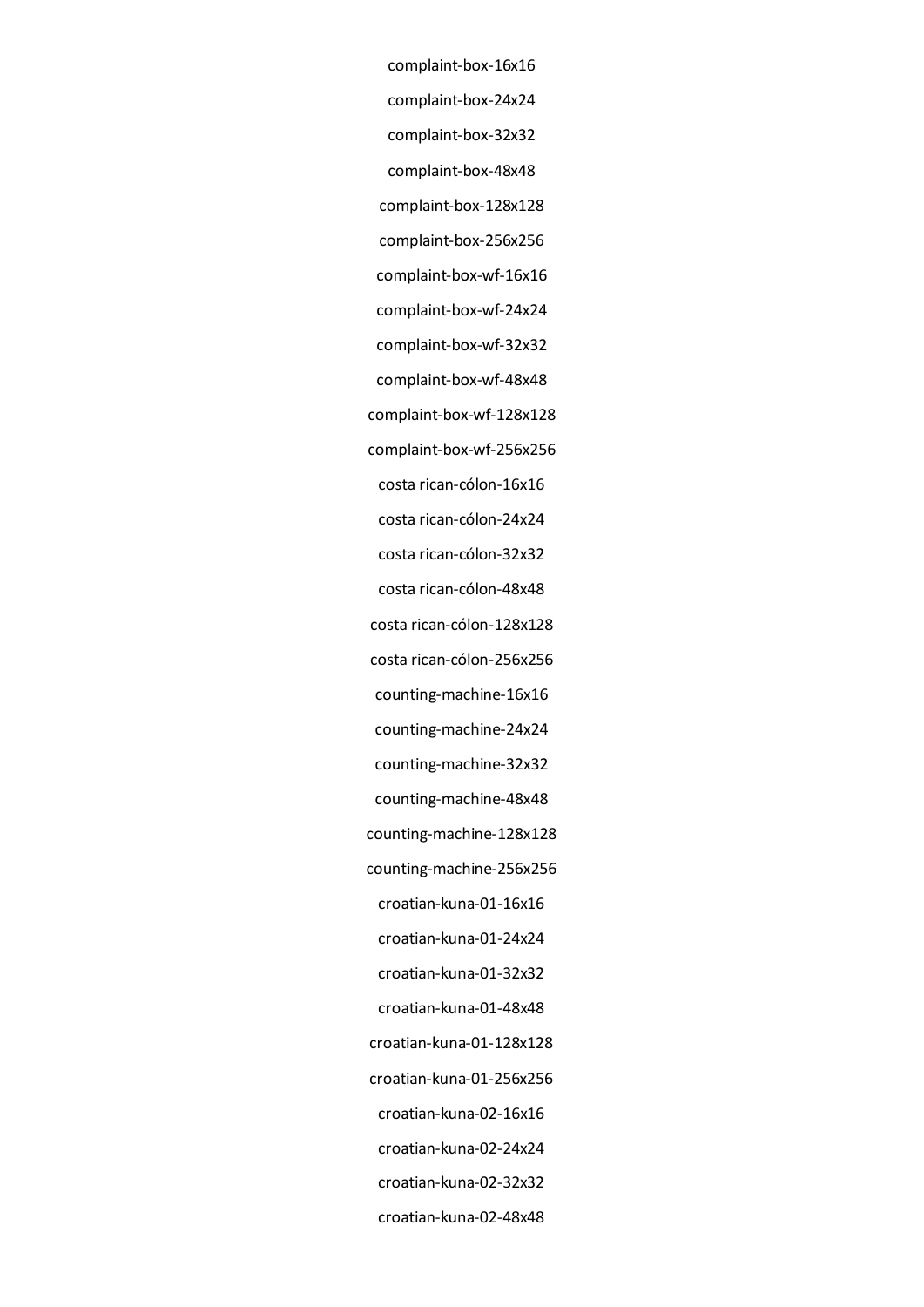croatian-kuna-02-128x128 croatian-kuna-02-256x256 cuban-convertible peso-16x16 cuban-convertible peso-24x24 cuban-convertible peso-32x32 cuban-convertible peso-48x48 cuban-convertible peso-128x128 cuban-convertible peso-256x256 cuban-peso-16x16 cuban-peso-24x24 cuban-peso-32x32 cuban-peso-48x48 cuban-peso-128x128 cuban-peso-256x256 currency-sign-16x16 currency-sign-24x24 currency-sign-32x32 currency-sign-48x48 currency-sign-128x128 currency-sign-256x256 customer-16x16 customer-24x24 customer-32x32 customer-48x48 customer-128x128 customer-256x256 czech-haler-16x16 czech-haler-24x24 czech-haler-32x32 czech-haler-48x48 czech-haler-128x128 czech-haler-256x256 czech-koruna-16x16

czech-koruna-24x24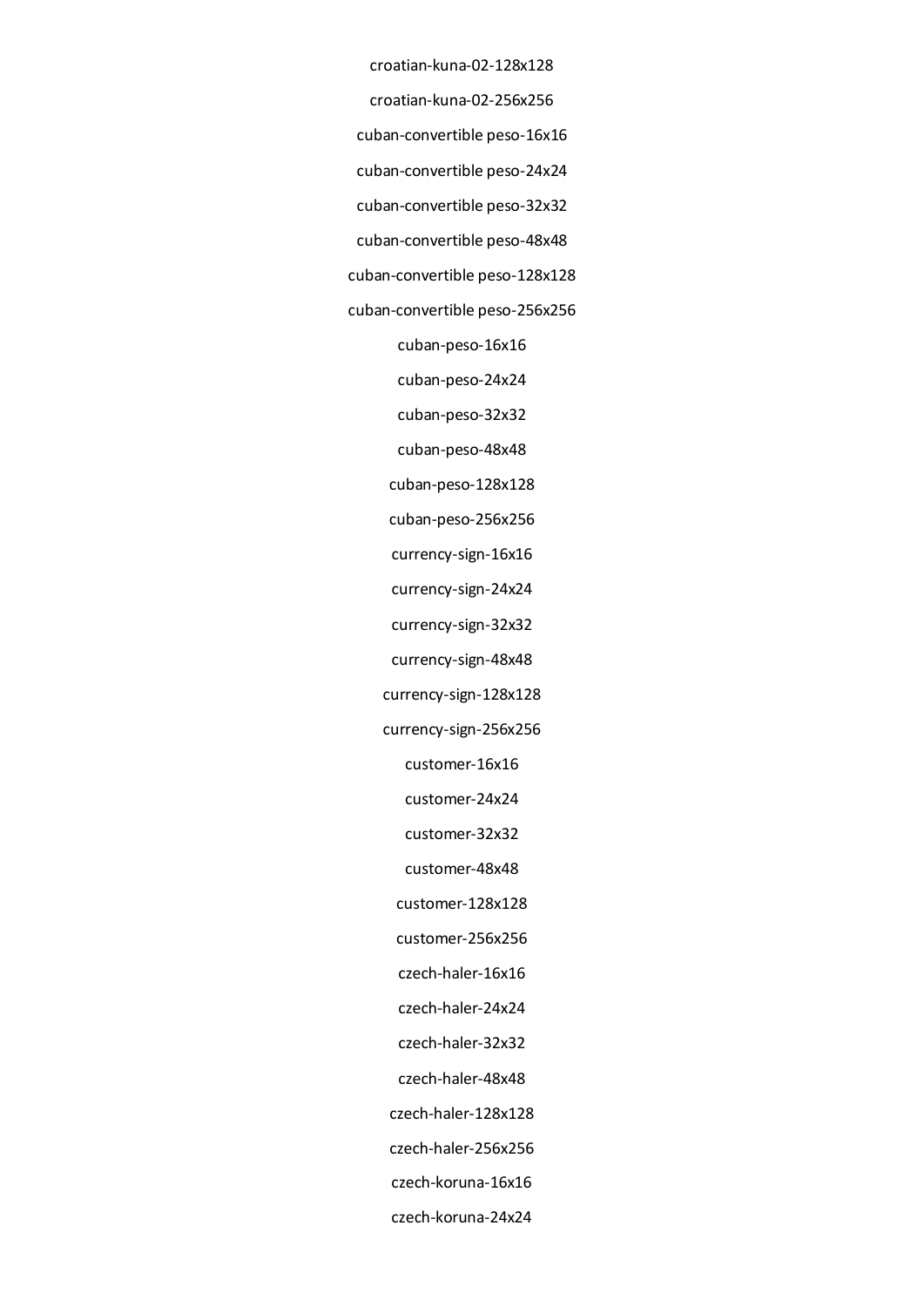czech-koruna-32x32 czech-koruna-48x48

czech-koruna-128x128

czech-koruna-256x256

debit-card-16x16

debit-card-24x24

debit-card-32x32

debit-card-48x48

debit-card-128x128

debit-card-256x256

djiboutian-franc-16x16

djiboutian-franc-24x24

djiboutian-franc-32x32

djiboutian-franc-48x48

djiboutian-franc-128x128

djiboutian-franc-256x256

dobra-16x16

dobra-24x24

dobra-32x32

dobra-48x48

dobra-128x128

dobra-256x256

dollar-16x16

dollar-24x24

dollar-32x32

dollar-48x48

dollar-128x128

dollar-256x256

dollar-coin-16x16

dollar-coin-24x24

dollar-coin-32x32

dollar-coin-48x48

dollar-coin-128x128

dollar-coin-256x256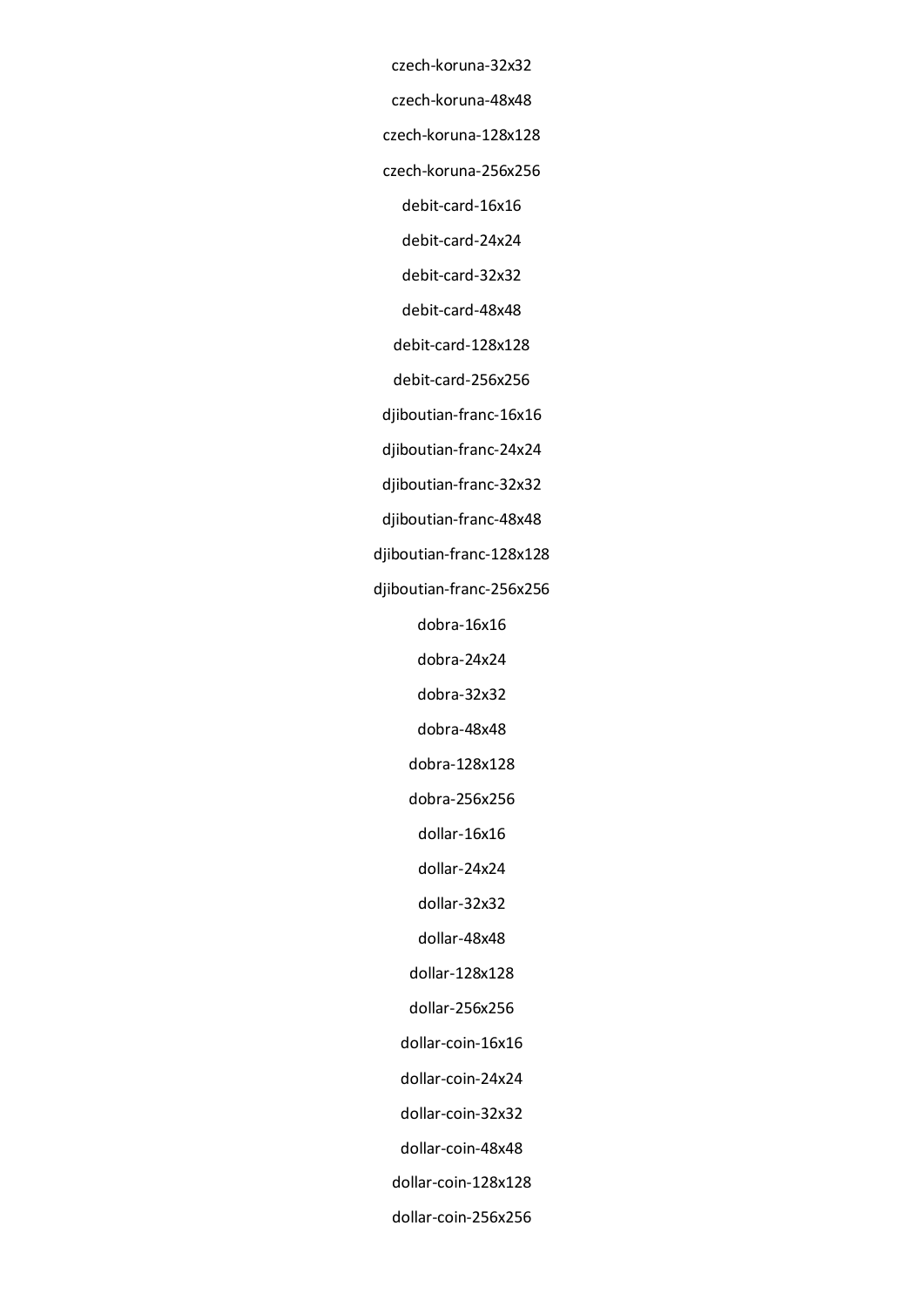dollar-coin-wf-16x16 dollar-coin-wf-24x24 dollar-coin-wf-32x32 dollar-coin-wf-48x48 dollar-coin-wf-128x128 dollar-coin-wf-256x256 dominican-peso-16x16 dominican-peso-24x24 dominican-peso-32x32 dominican-peso-48x48 dominican-peso-128x128 dominican-peso-256x256 east caribbean-dollar-16x16 east caribbean-dollar-24x24 east caribbean-dollar-32x32 east caribbean-dollar-48x48 east caribbean-dollar-128x128 east caribbean-dollar-256x256 egyptian-piastre-16x16 egyptian-piastre-24x24 egyptian-piastre-32x32 egyptian-piastre-48x48 egyptian-piastre-128x128 egyptian-piastre-256x256 egyptian-pound-16x16 egyptian-pound-24x24 egyptian-pound-32x32 egyptian-pound-48x48 egyptian-pound-128x128 egyptian-pound-256x256 employee-16x16 employee-24x24 employee-32x32 employee-48x48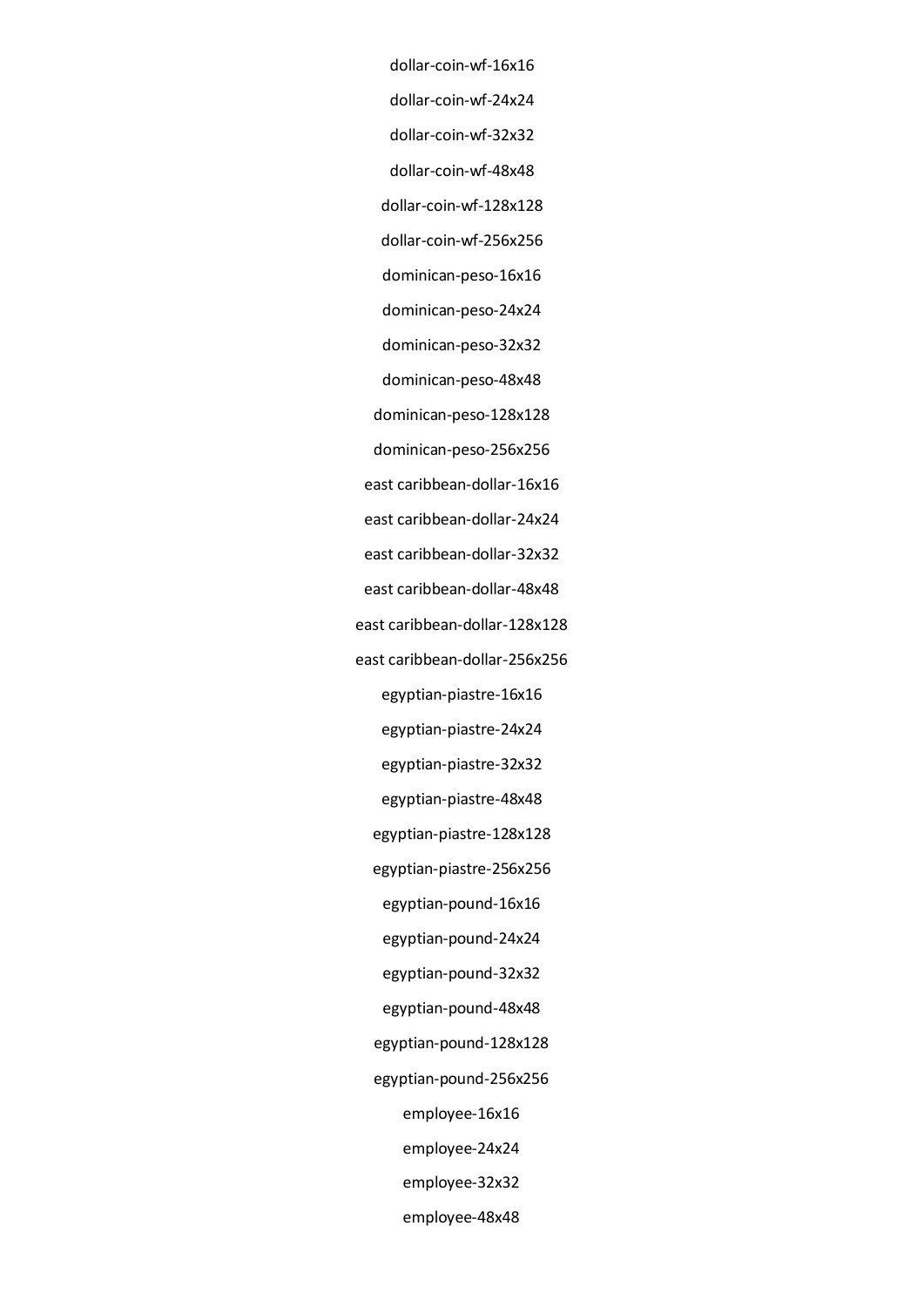employee-128x128 employee-256x256 eritrean-nakfa-16x16 eritrean-nakfa-24x24 eritrean-nakfa-32x32 eritrean-nakfa-48x48 eritrean-nakfa-128x128 eritrean-nakfa-256x256 ethiopian-birr-16x16 ethiopian-birr-24x24 ethiopian-birr-32x32 ethiopian-birr-48x48 ethiopian-birr-128x128 ethiopian-birr-256x256 euro-16x16 euro-24x24 euro-32x32 euro-48x48 euro-128x128 euro-256x256 euro-coin-16x16 euro-coin-24x24 euro-coin-32x32 euro-coin-48x48 euro-coin-128x128 euro-coin-256x256 european-euro-16x16 european-euro-24x24 european-euro-32x32 european-euro-48x48 european-euro-128x128 european-euro-256x256 exchange - 01-16x16

exchange - 01-24x24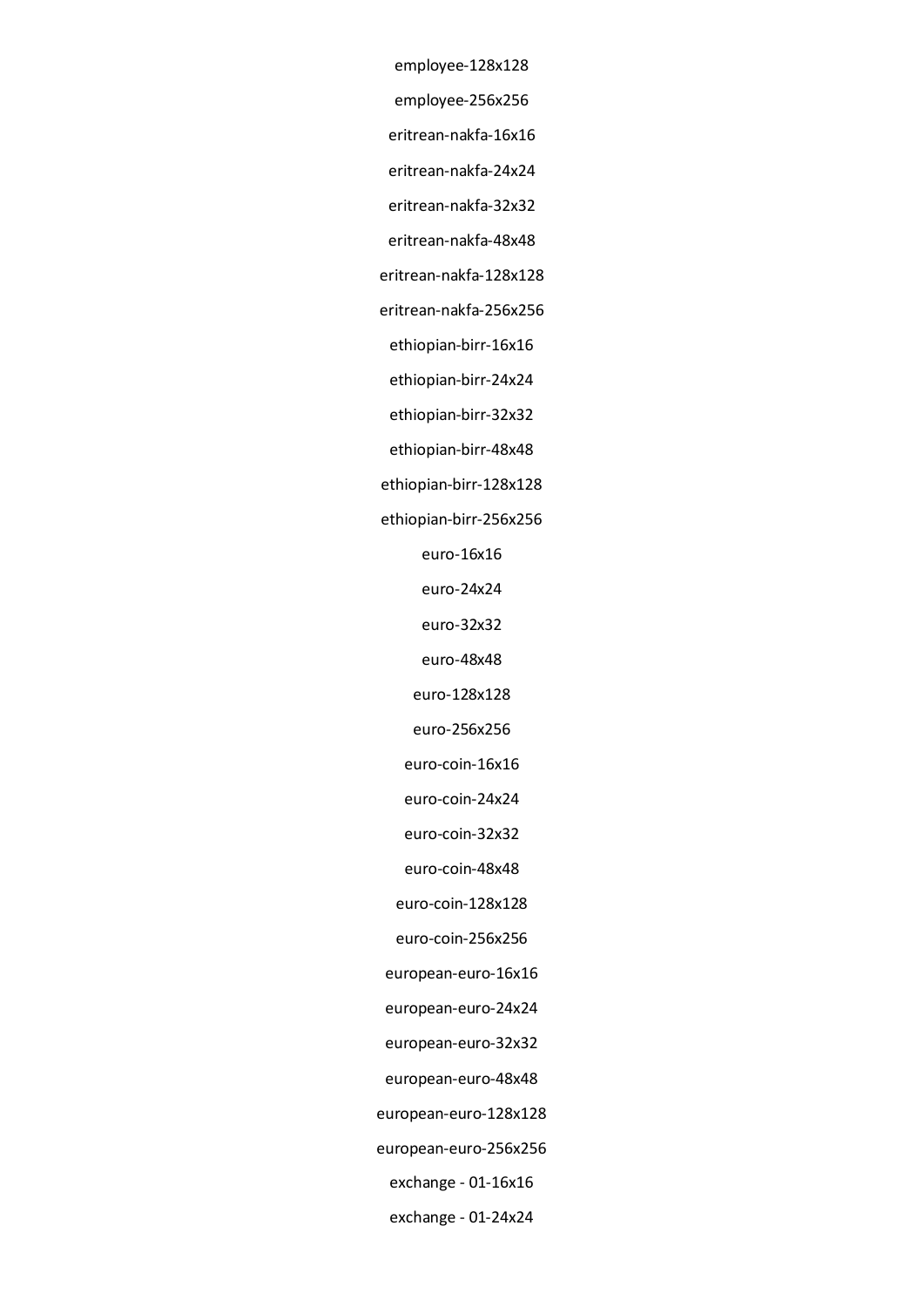- exchange 01-32x32
- exchange 01-48x48
- exchange 01-128x128
- exchange 01-256x256
- exchange 02-16x16
- exchange 02-24x24
- exchange 02-32x32
- exchange 02-48x48
- exchange 02-128x128
- exchange 02-256x256
- exchange-02-wf-16x16
- exchange-02-wf-24x24
- exchange-02-wf-32x32
- exchange-02-wf-48x48
- exchange-02-wf-128x128
- exchange-02-wf-256x256
	- fijian-dollar-16x16
	- fijian-dollar-24x24
		- fijian-dollar-32x32
	- fijian-dollar-48x48
	- fijian-dollar-128x128
	- fijian-dollar-256x256
		- finance-01-16x16
	- finance-01-24x24
	- finance-01-32x32
	- finance-01-48x48
	- finance-01-128x128
	- finance-01-256x256
	- finance-02-16x16
	- finance-02-24x24
	- finance-02-32x32
	- finance-02-48x48
	- finance-02-128x128
	- finance-02-256x256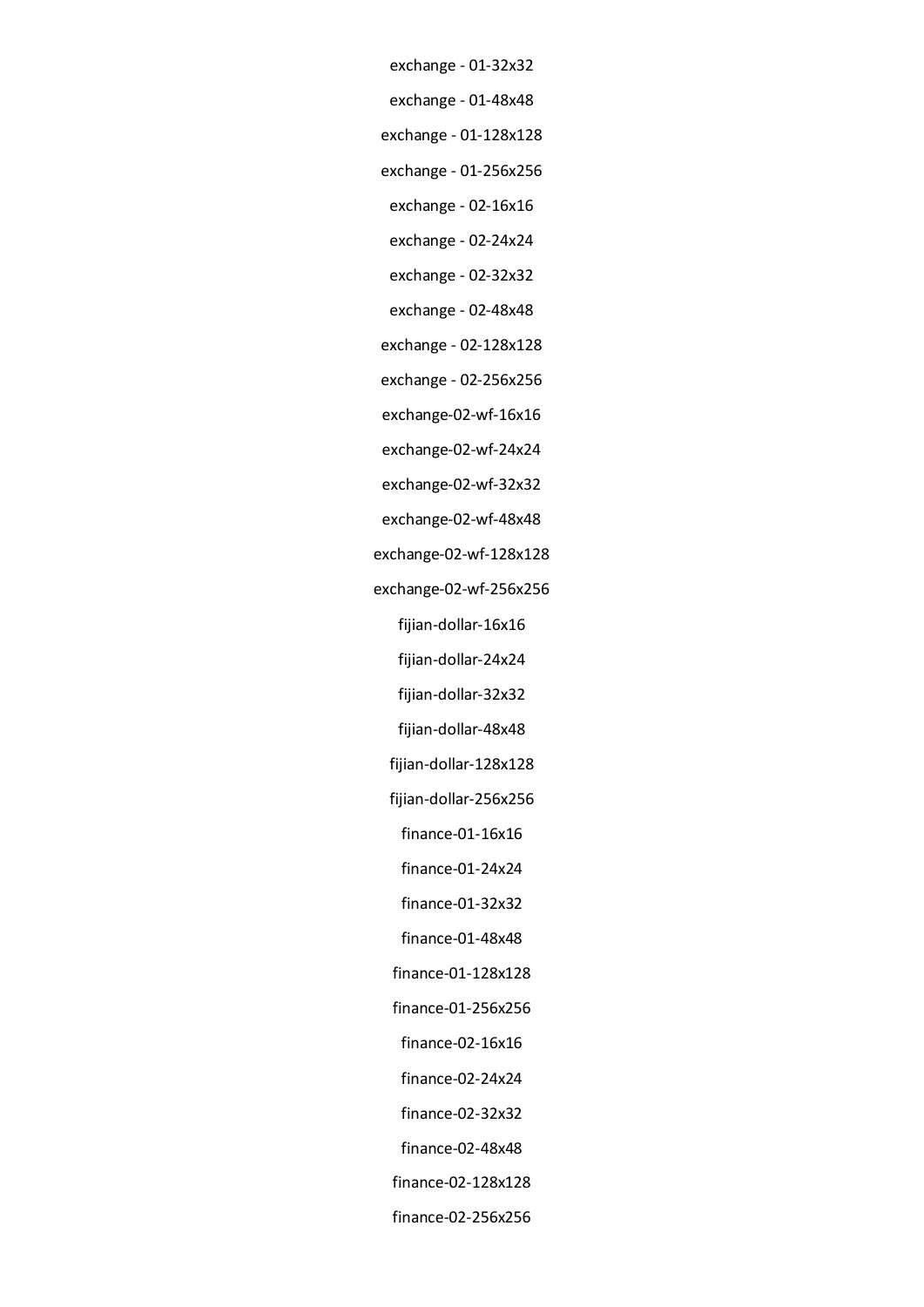finance-03-16x16 finance-03-24x24 finance-03-32x32 finance-03-48x48 finance-03-128x128 finance-03-256x256 finance-03-wf-16x16 finance-03-wf-24x24 finance-03-wf-32x32 finance-03-wf-48x48 finance-03-wf-128x128 finance-03-wf-256x256 finance3-wf-16x16 finance3-wf-24x24 finance3-wf-32x32 finance3-wf-48x48 finance3-wf-128x128 finance3-wf-256x256 finance-04-16x16 finance-04-24x24 finance-04-32x32 finance-04-48x48 finance-04-128x128 finance-04-256x256 finance-04-wf-16x16 finance-04-wf-24x24 finance-04-wf-32x32 finance-04-wf-48x48 finance-04-wf-128x128 finance-04-wf-256x256 finance4-wf-16x16 finance4-wf-24x24 finance4-wf-32x32 finance4-wf-48x48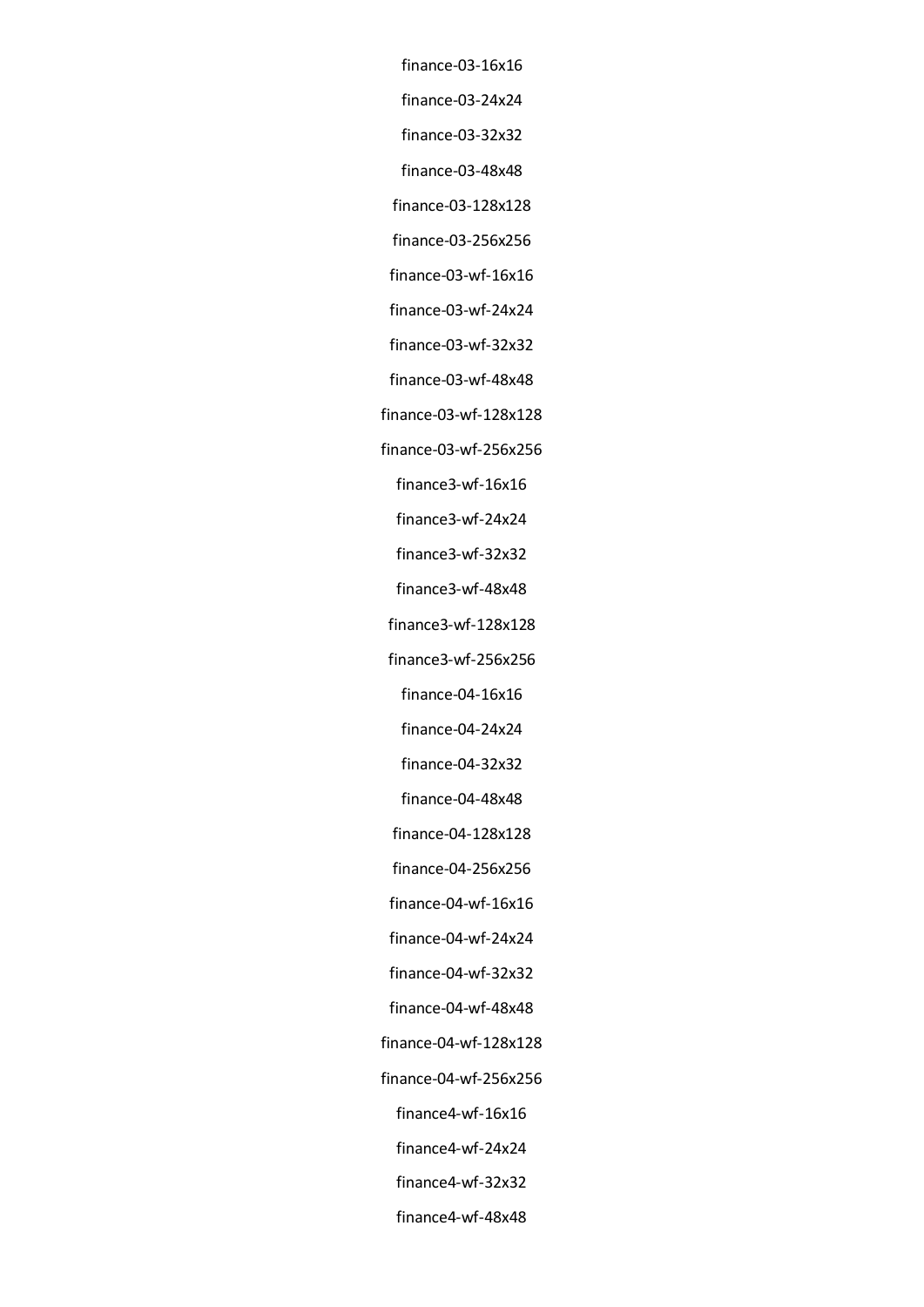finance4-wf-128x128 finance4-wf-256x256 franc-16x16 franc-24x24 franc-32x32 franc-48x48 franc-128x128 franc-256x256 fund-16x16 fund-24x24 fund-32x32 fund-48x48 fund-128x128 fund-256x256 gambian-dalasi-16x16 gambian-dalasi-24x24 gambian-dalasi-32x32 gambian-dalasi-48x48 gambian-dalasi-128x128 gambian-dalasi-256x256 georgian-lari-16x16 georgian-lari-24x24 georgian-lari-32x32 georgian-lari-48x48 georgian-lari-128x128 georgian-lari-256x256 ghana-cedi-16x16 ghana-cedi-24x24 ghana-cedi-32x32 ghana-cedi-48x48 ghana-cedi-128x128 ghana-cedi-256x256 gold-16x16 gold-24x24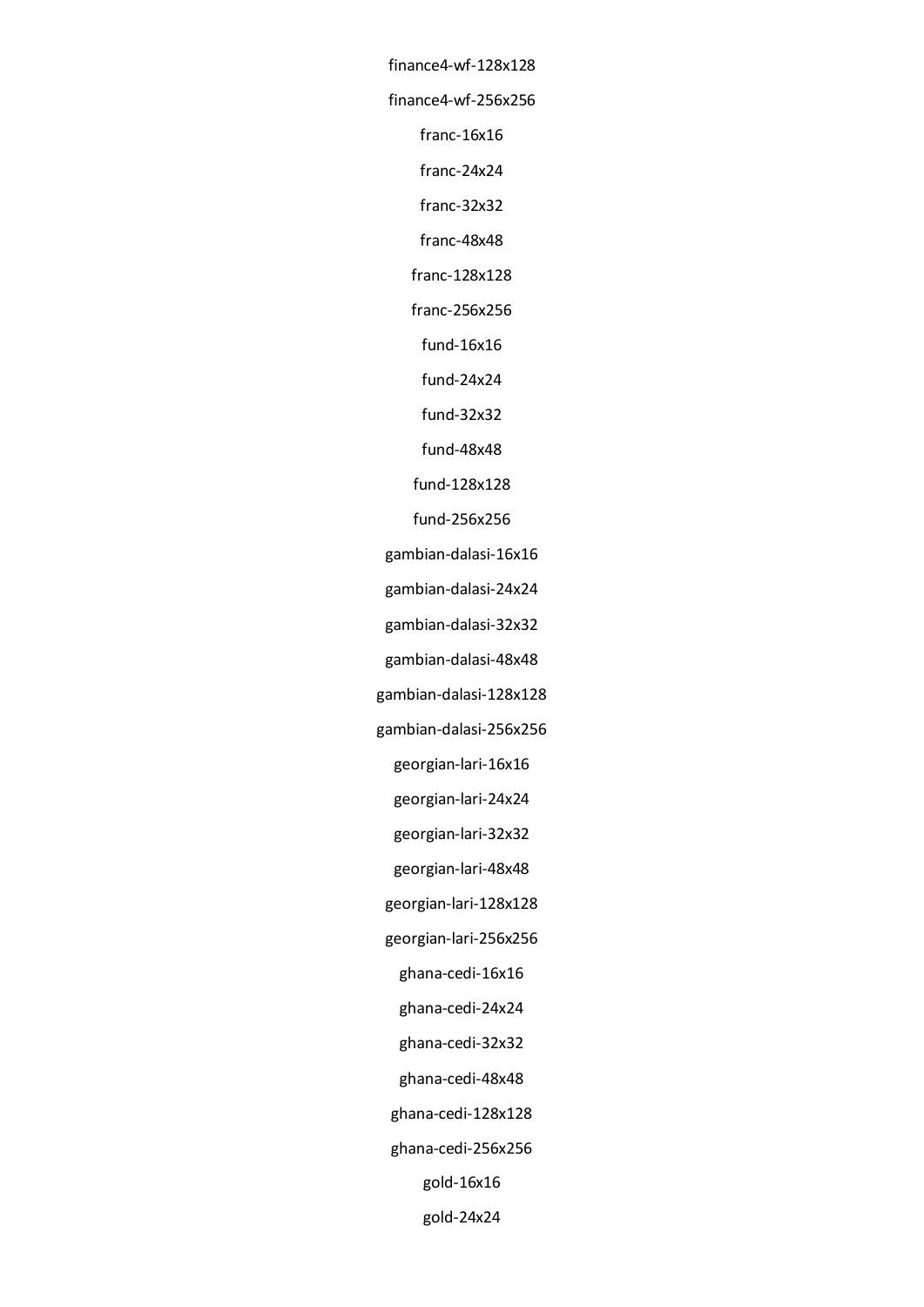gold-32x32

gold-48x48

gold-128x128

gold-256x256

gold-wf-16x16

gold-wf-24x24

gold-wf-32x32

gold-wf-48x48

gold-wf-128x128

gold-wf-256x256

guatemalan-quetzal-16x16

guatemalan-quetzal-24x24

guatemalan-quetzal-32x32

guatemalan-quetzal-48x48

guatemalan-quetzal-128x128

guatemalan-quetzal-256x256

guinean-16x16

guinean-24x24

guinean-32x32

guinean-48x48

guinean-128x128

guinean-256x256

guyanese-dollar-16x16

guyanese-dollar-24x24

guyanese-dollar-32x32

guyanese-dollar-48x48

guyanese-dollar-128x128

guyanese-dollar-256x256

haitian-gourde-16x16

haitian-gourde-24x24

haitian-gourde-32x32

haitian-gourde-48x48

haitian-gourde-128x128

haitian-gourde-256x256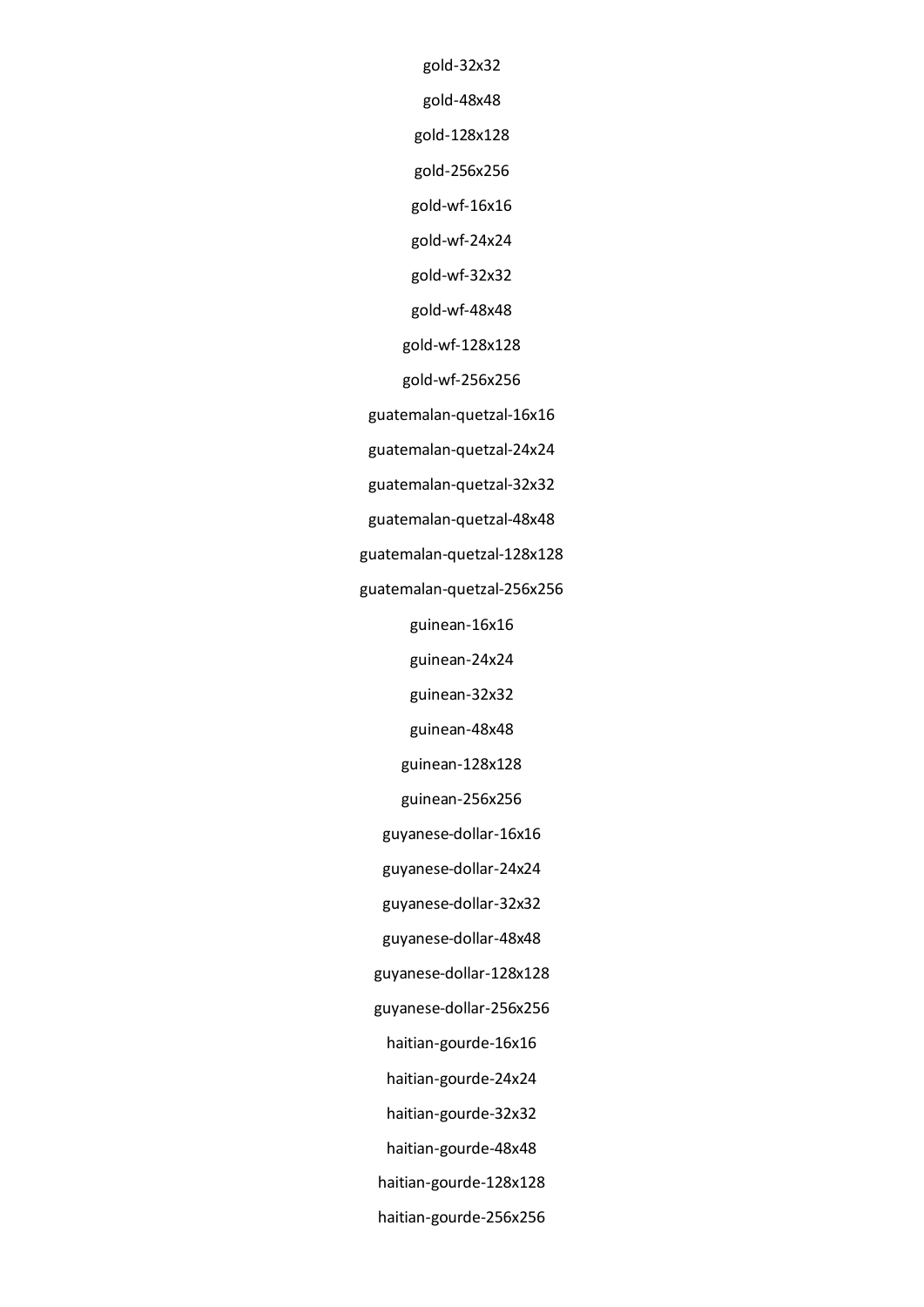home-loan-16x16 home-loan-24x24 home-loan-32x32 home-loan-48x48 home-loan-128x128 home-loan-256x256 home-loan-wf-16x16 home-loan-wf-24x24 home-loan-wf-32x32 home-loan-wf-48x48 home-loan-wf-128x128 home-loan-wf-256x256 hong kong-dollar-16x16 hong kong-dollar-24x24 hong kong-dollar-32x32 hong kong-dollar-48x48 hong kong-dollar-128x128 hong kong-dollar-256x256 hungarian-forint-16x16 hungarian-forint-24x24 hungarian-forint-32x32 hungarian-forint-48x48 hungarian-forint-128x128 hungarian-forint-256x256 icelandic-krone-16x16 icelandic-krone-24x24 icelandic-krone-32x32 icelandic-krone-48x48 icelandic-krone-128x128 icelandic-krone-256x256 indian-rupee-16x16 indian-rupee-24x24 indian-rupee-32x32 indian-rupee-48x48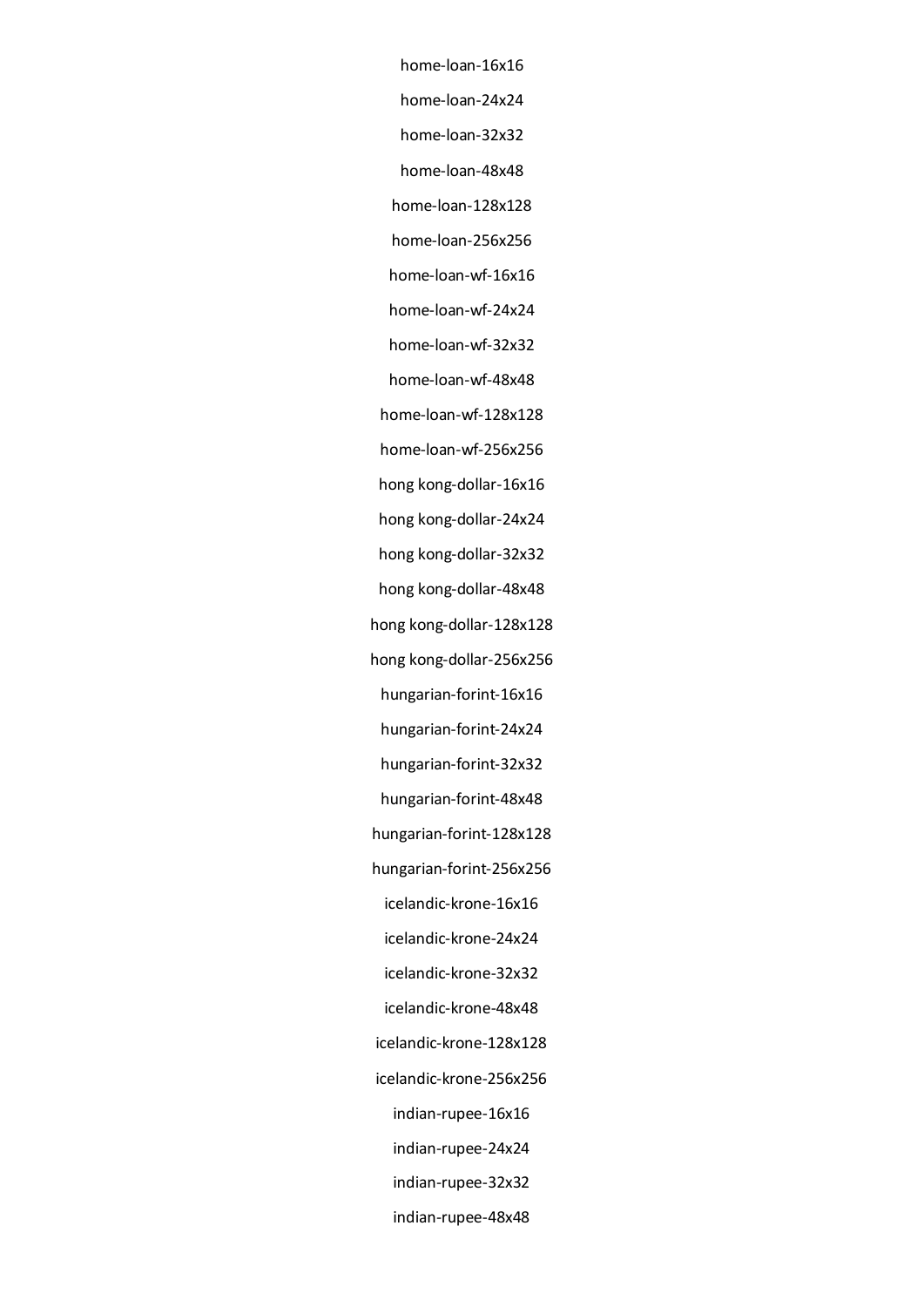indian-rupee-128x128

indian-rupee-256x256

indonesian-rupiah-16x16

indonesian-rupiah-24x24

indonesian-rupiah-32x32

indonesian-rupiah-48x48

indonesian-rupiah-128x128

indonesian-rupiah-256x256

iranian-rial-16x16

iranian-rial-24x24

iranian-rial-32x32

iranian-rial-48x48

iranian-rial-128x128

iranian-rial-256x256

iraqi-dinar-16x16

iraqi-dinar-24x24

iraqi-dinar-32x32

iraqi-dinar-48x48

iraqi-dinar-128x128

iraqi-dinar-256x256

israeli-new shekel-16x16

israeli-new shekel-24x24

israeli-new shekel-32x32

israeli-new shekel-48x48

israeli-new shekel-128x128

israeli-new shekel-256x256

jamaican-dollar-16x16

jamaican-dollar-24x24

jamaican-dollar-32x32

jamaican-dollar-48x48

jamaican-dollar-128x128

jamaican-dollar-256x256

japanese-yen-16x16

japanese-yen-24x24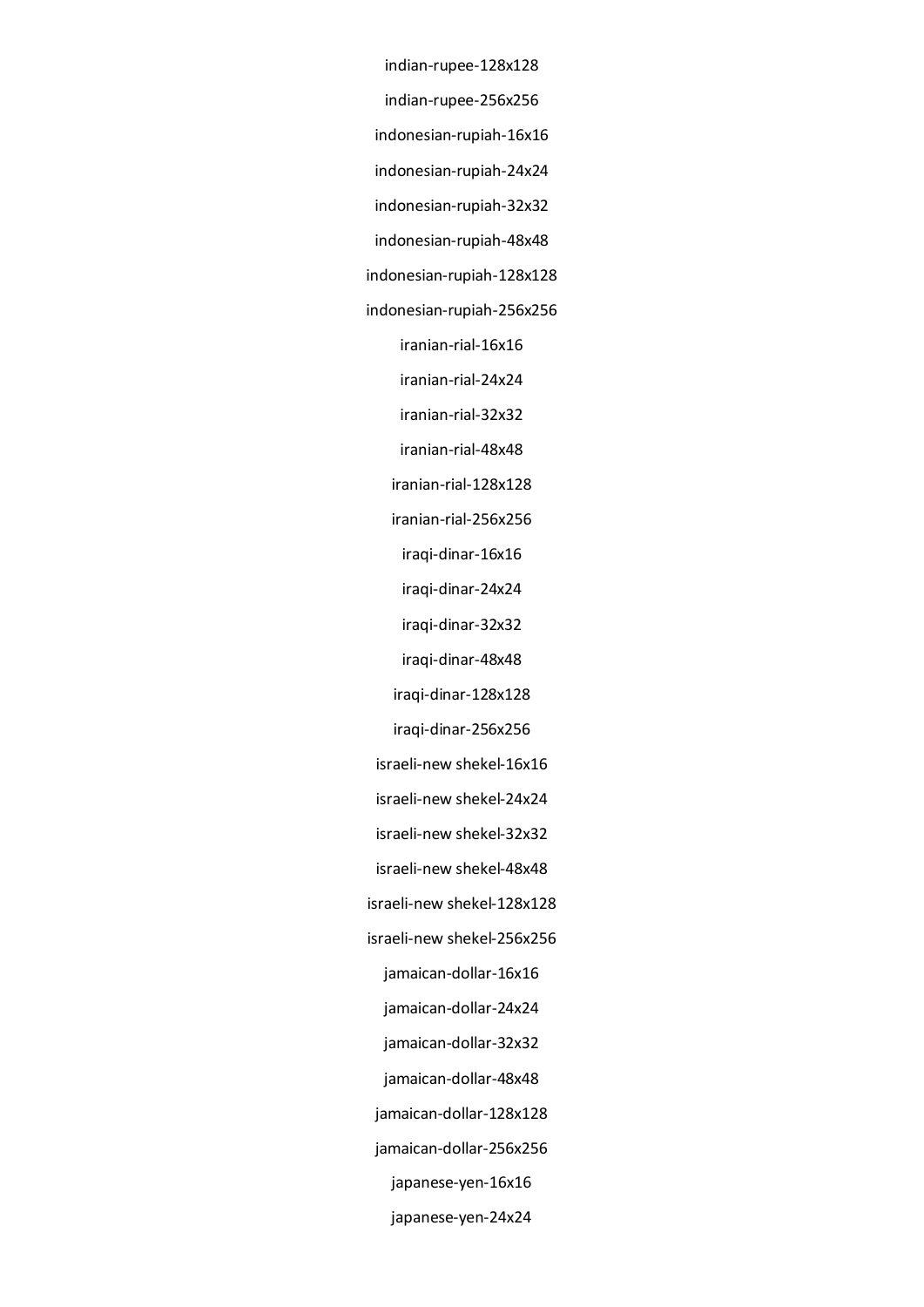japanese-yen-32x32 japanese-yen-48x48 japanese-yen-128x128 japanese-yen-256x256 jewel-loan-16x16 jewel-loan-24x24 jewel-loan-32x32 jewel-loan-48x48 jewel-loan-128x128 jewel-loan-256x256 jordanian-dinar-16x16 jordanian-dinar-24x24 jordanian-dinar-32x32 jordanian-dinar-48x48 jordanian-dinar-128x128 jordanian-dinar-256x256 kenyan-shilling-16x16 kenyan-shilling-24x24 kenyan-shilling-32x32 kenyan-shilling-48x48 kenyan-shilling-128x128 kenyan-shilling-256x256 kuwaiti-dinar-16x16 kuwaiti-dinar-24x24 kuwaiti-dinar-32x32 kuwaiti-dinar-48x48 kuwaiti-dinar-128x128 kuwaiti-dinar-256x256 kyrgyzstani-som-16x16 kyrgyzstani-som-24x24 kyrgyzstani-som-32x32 kyrgyzstani-som-48x48 kyrgyzstani-som-128x128 kyrgyzstani-som-256x256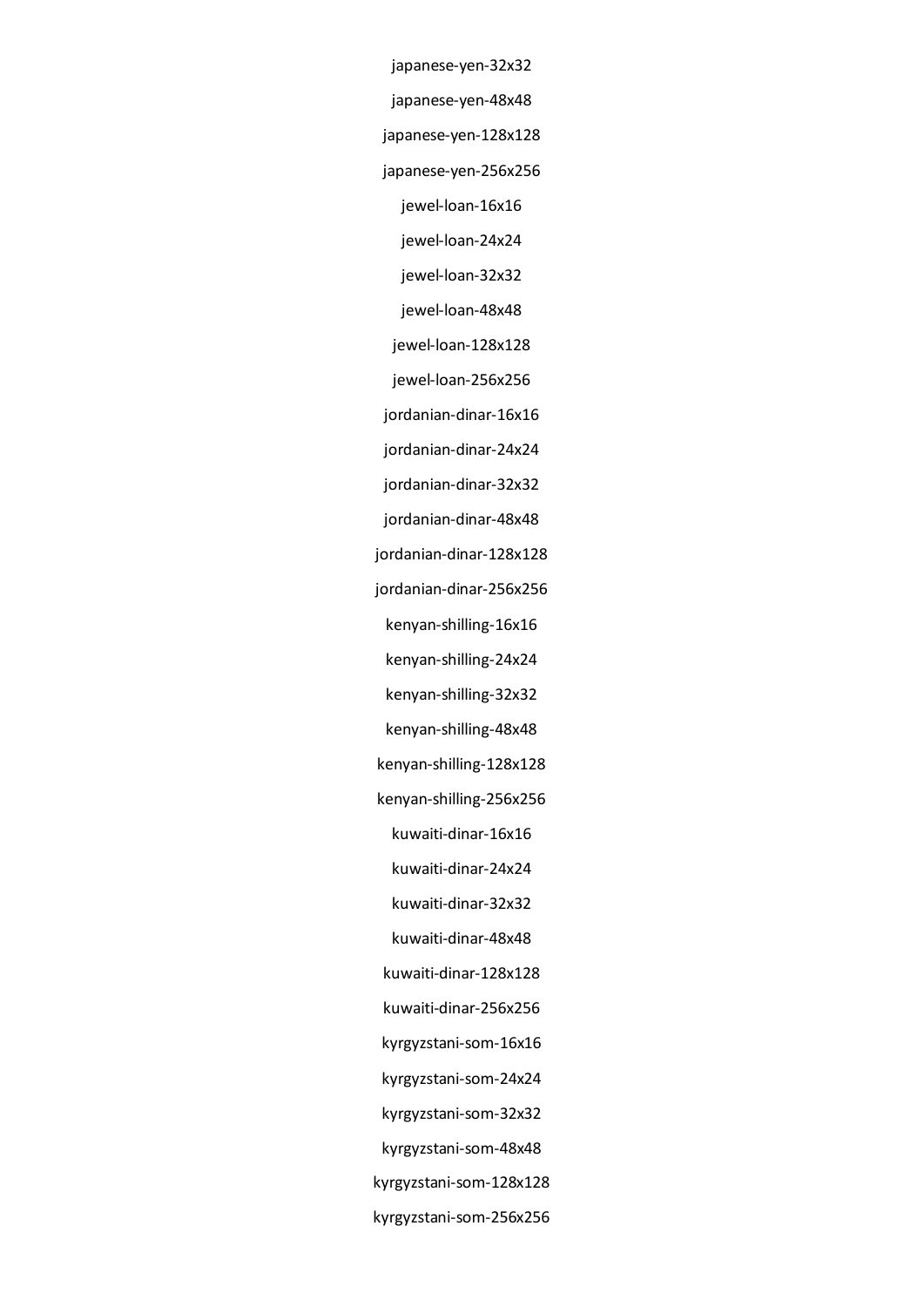lao-kip-16x16 lao-kip-24x24 lao-kip-32x32 lao-kip-48x48 lao-kip-128x128 lao-kip-256x256 latvian-lats-16x16 latvian-lats-24x24 latvian-lats-32x32 latvian-lats-48x48 latvian-lats-128x128 latvian-lats-256x256 latvian-santims-16x16 latvian-santims-24x24 latvian-santims-32x32 latvian-santims-48x48 latvian-santims-128x128 latvian-santims-256x256 lesotho-loti-16x16 lesotho-loti-24x24 lesotho-loti-32x32 lesotho-loti-48x48 lesotho-loti-128x128 lesotho-loti-256x256 liberian-dollar-16x16 liberian-dollar-24x24 liberian-dollar-32x32 liberian-dollar-48x48 liberian-dollar-128x128 liberian-dollar-256x256 libyan-dinar-16x16 libyan-dinar-24x24 libyan-dinar-32x32 libyan-dinar-48x48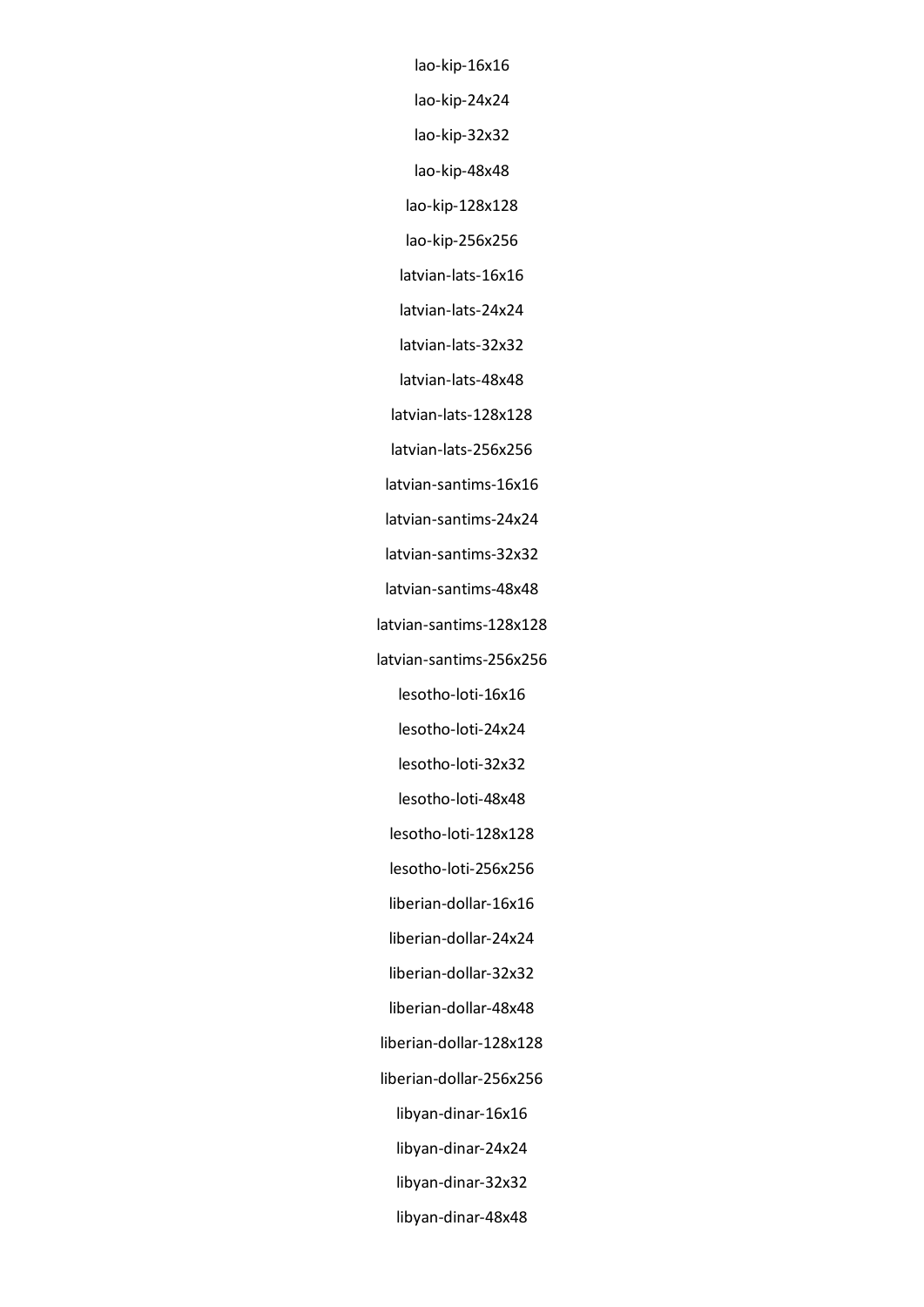libyan-dinar-128x128

libyan-dinar-256x256

lithuanian-litas-01-16x16

lithuanian-litas-01-24x24

lithuanian-litas-01-32x32

lithuanian-litas-01-48x48

lithuanian-litas-01-128x128

lithuanian-litas-01-256x256

lithuanian-litas-02-16x16

lithuanian-litas-02-24x24

lithuanian-litas-02-32x32

lithuanian-litas-02-48x48

lithuanian-litas-02-128x128

lithuanian-litas-02-256x256

locker-16x16

locker-24x24

locker-32x32

locker-48x48

locker-128x128

locker-256x256

locker-wf-16x16

locker-wf-24x24

locker-wf-32x32

locker-wf-48x48

locker-wf-128x128

locker-wf-256x256

macanese-pataca-16x16

macanese-pataca-24x24

macanese-pataca-32x32

macanese-pataca-48x48

macanese-pataca-128x128

macanese-pataca-256x256

macedonian-denar-16x16

macedonian-denar-24x24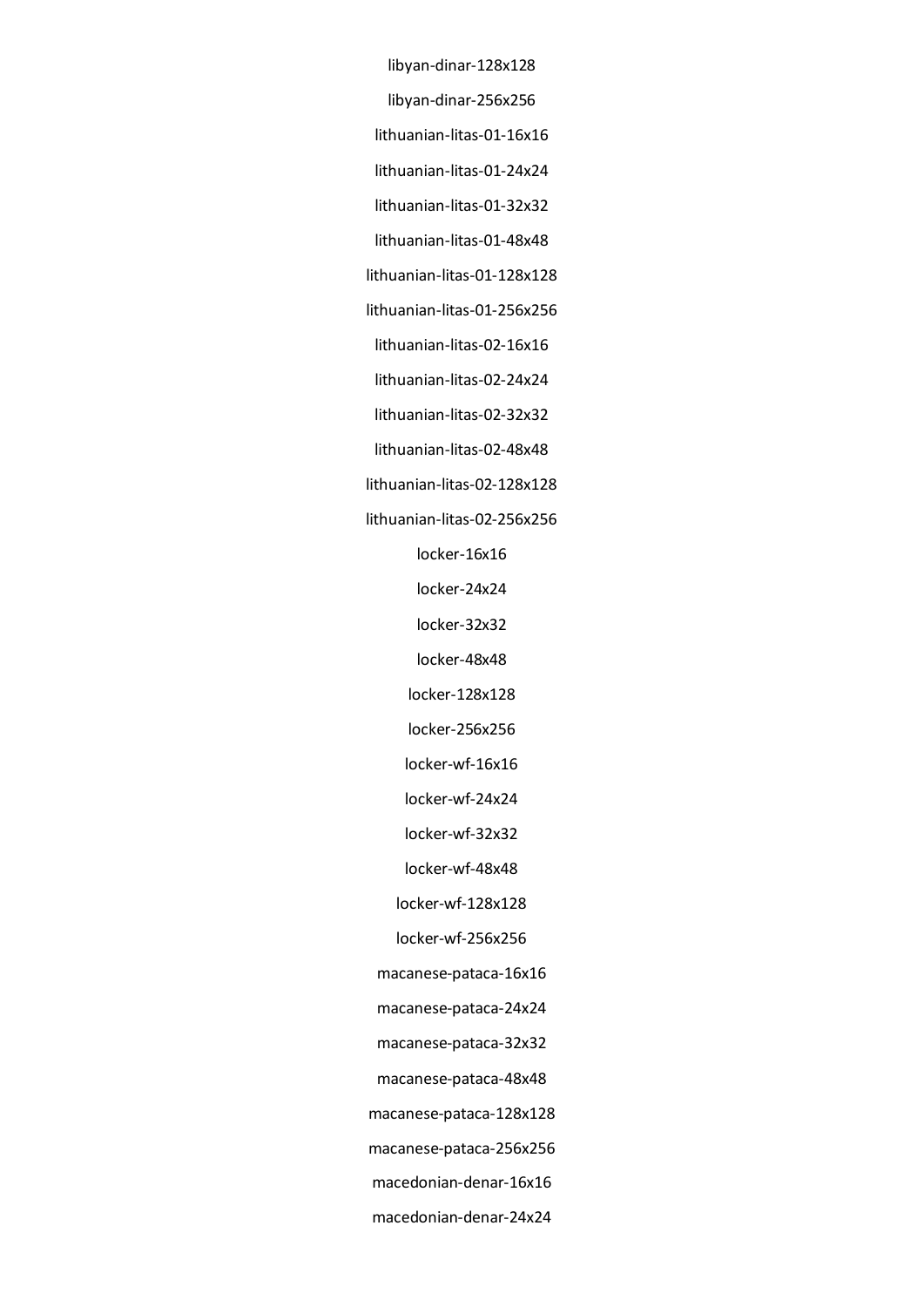macedonian-denar-32x32 macedonian-denar-48x48 macedonian-denar-128x128 macedonian-denar-256x256 malagasy-ariary-16x16 malagasy-ariary-24x24 malagasy-ariary-32x32 malagasy-ariary-48x48 malagasy-ariary-128x128 malagasy-ariary-256x256 malawian-kwacha-16x16 malawian-kwacha-24x24 malawian-kwacha-32x32 malawian-kwacha-48x48 malawian-kwacha-128x128 malawian-kwacha-256x256 malaysian-ringgit-16x16 malaysian-ringgit-24x24 malaysian-ringgit-32x32 malaysian-ringgit-48x48 malaysian-ringgit-128x128 malaysian-ringgit-256x256 maldivian-rufiyaa-16x16 maldivian-rufiyaa-24x24 maldivian-rufiyaa-32x32 maldivian-rufiyaa-48x48 maldivian-rufiyaa-128x128 maldivian-rufiyaa-256x256 master-card-16x16 master-card-24x24 master-card-32x32 master-card-48x48 master-card-128x128

master-card-256x256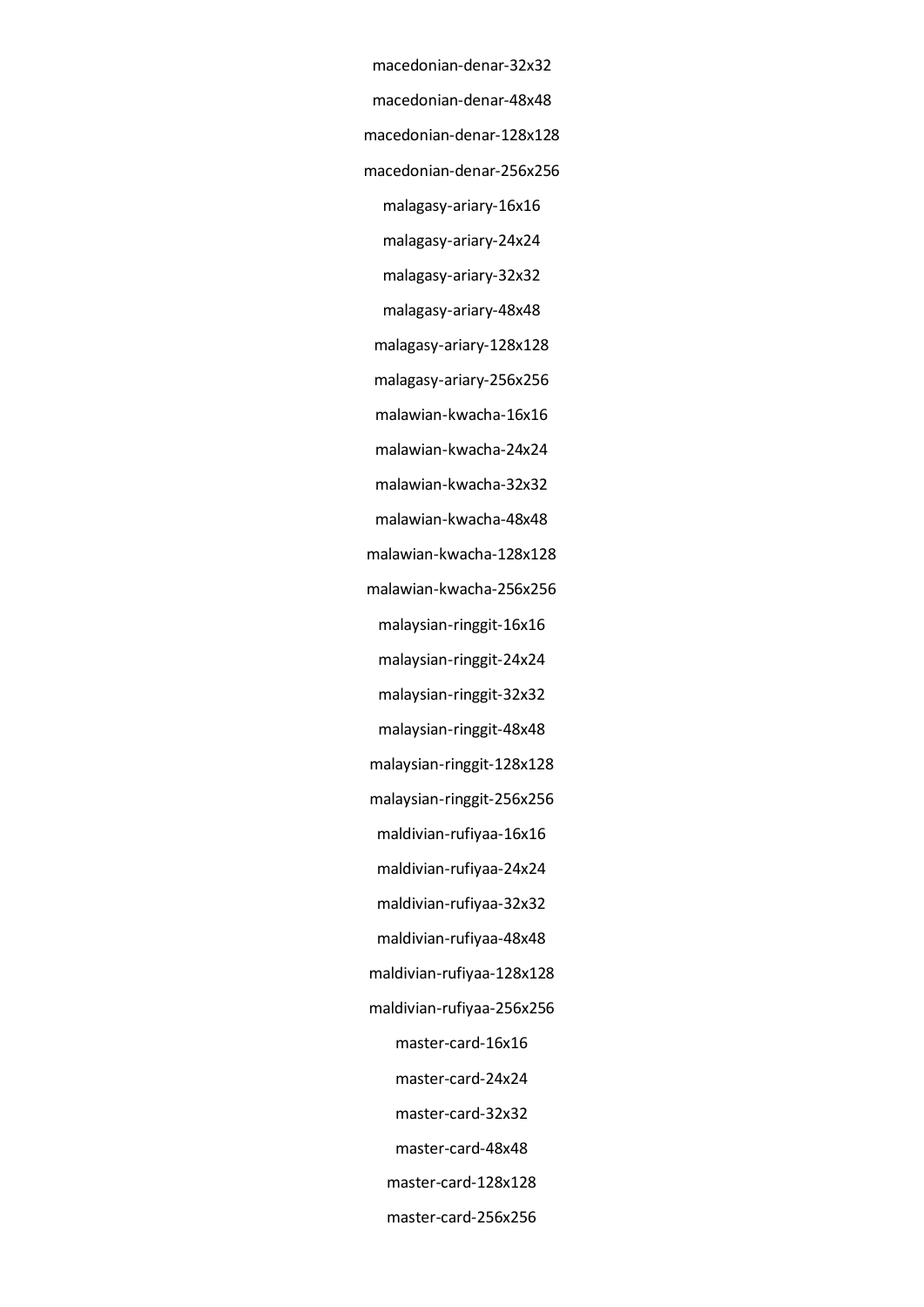- mauritanian-ouguiya-16x16 mauritanian-ouguiya-24x24
- mauritanian-ouguiya-32x32
- mauritanian-ouguiya-48x48
- mauritanian-ouguiya-128x128
- mauritanian-ouguiya-256x256
	- mexican-peso-16x16
	- mexican-peso-24x24
	- mexican-peso-32x32
	- mexican-peso-48x48
	- mexican-peso-128x128
	- mexican-peso-256x256
		- mill-16x16
		- mill-24x24
		- mill-32x32
		- mill-48x48
		- mill-128x128
		- mill-256x256
	- money exchange -16x16
	- money exchange -24x24
	- money exchange -32x32
	- money exchange -48x48
	- money exchange -128x128
	- money exchange -256x256
		- money-16x16
		- money-24x24
		- money-32x32
		- money-48x48
		- money-128x128
		- money-256x256
		- money-bag-16x16
		- money-bag-24x24
		- money-bag-32x32
		- money-bag-48x48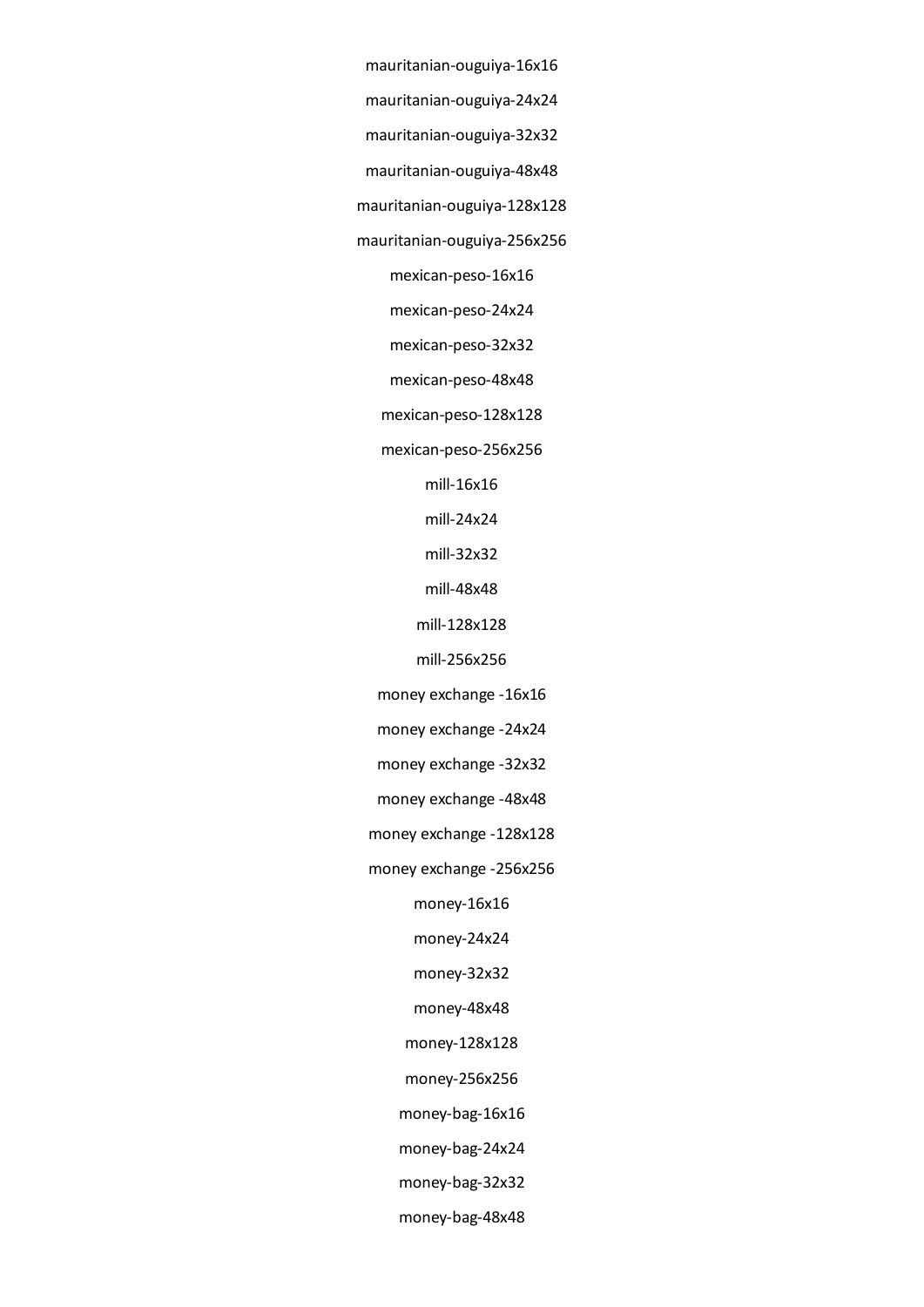money-bag-128x128 money-bag-256x256 moneybag-wf-16x16 money-bag-wf-16x16 moneybag-wf-24x24 money-bag-wf-24x24 moneybag-wf-32x32 money-bag-wf-32x32 moneybag-wf-48x48 money-bag-wf-48x48 moneybag-wf-128x128 money-bag-wf-128x128 moneybag-wf-256x256 money-bag-wf-256x256 money-deposit-16x16 money-deposit-24x24 money-deposit-32x32 money-deposit-48x48 money-deposit-128x128 money-deposit-256x256 money-transfer-16x16 money-transfer-24x24 money-transfer-32x32 money-transfer-48x48 money-transfer-128x128 money-transfer-256x256 money-transfer-wf-16x16 money-transfer-wf-24x24 money-transfer-wf-32x32 money-transfer-wf-48x48 money-transfer-wf-128x128 money-transfer-wf-256x256 money-wf-16x16 money-wf-24x24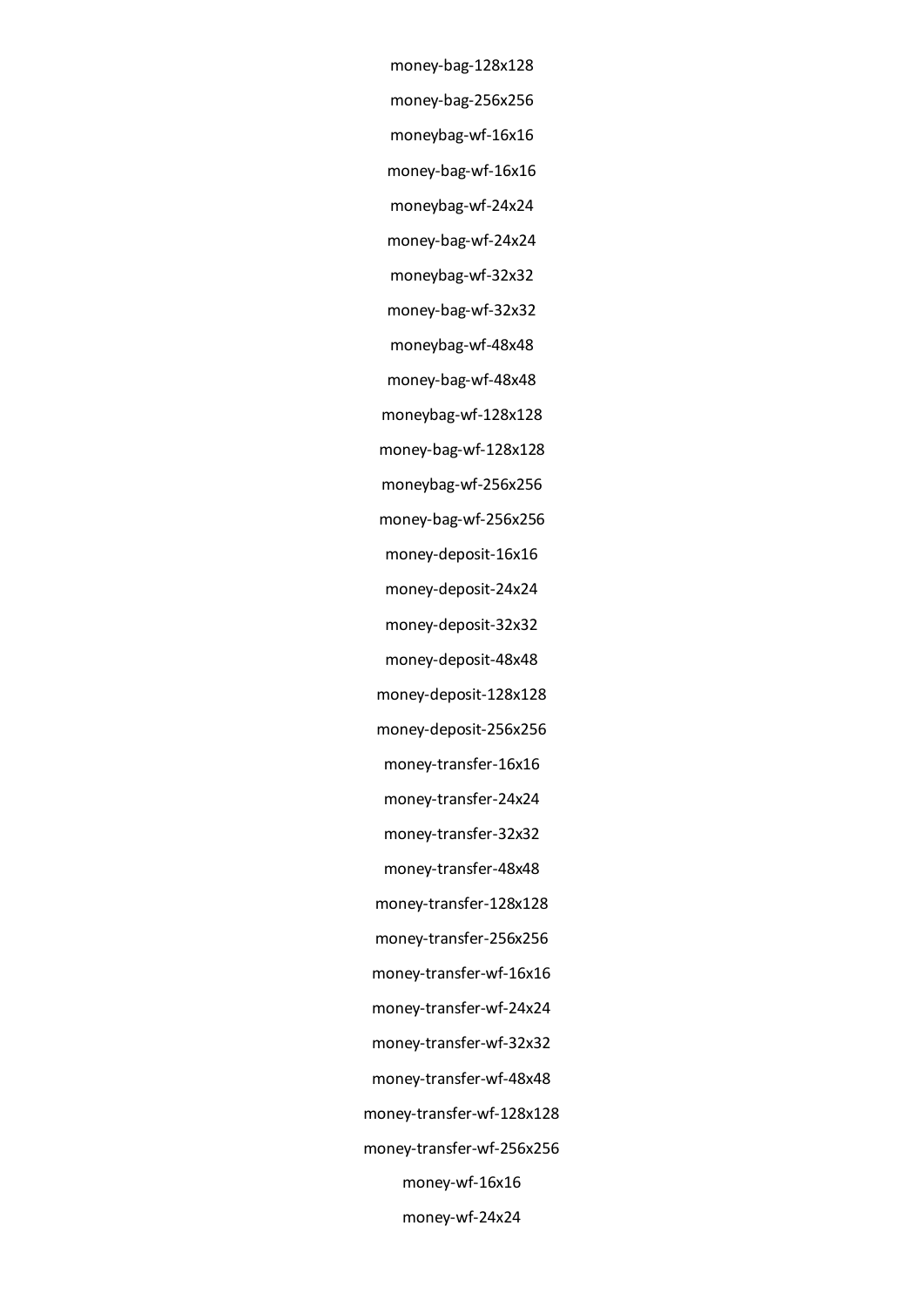money-wf-32x32

money-wf-48x48

money-wf-128x128

money-wf-256x256

mongolian-togrog-16x16

mongolian-togrog-24x24

mongolian-togrog-32x32

mongolian-togrog-48x48

mongolian-togrog-128x128

mongolian-togrog-256x256

moroccan-dirham-16x16

moroccan-dirham-24x24

moroccan-dirham-32x32

moroccan-dirham-48x48

moroccan-dirham-128x128

moroccan-dirham-256x256

mozambican-metical-16x16

mozambican-metical-24x24

mozambican-metical-32x32

mozambican-metical-48x48

mozambican-metical-128x128

mozambican-metical-256x256

myanmar-kyat-16x16

myanmar-kyat-24x24

myanmar-kyat-32x32

myanmar-kyat-48x48

myanmar-kyat-128x128

myanmar-kyat-256x256

namibian-dollar-16x16

namibian-dollar-24x24

namibian-dollar-32x32

namibian-dollar-48x48

namibian-dollar-128x128

namibian-dollar-256x256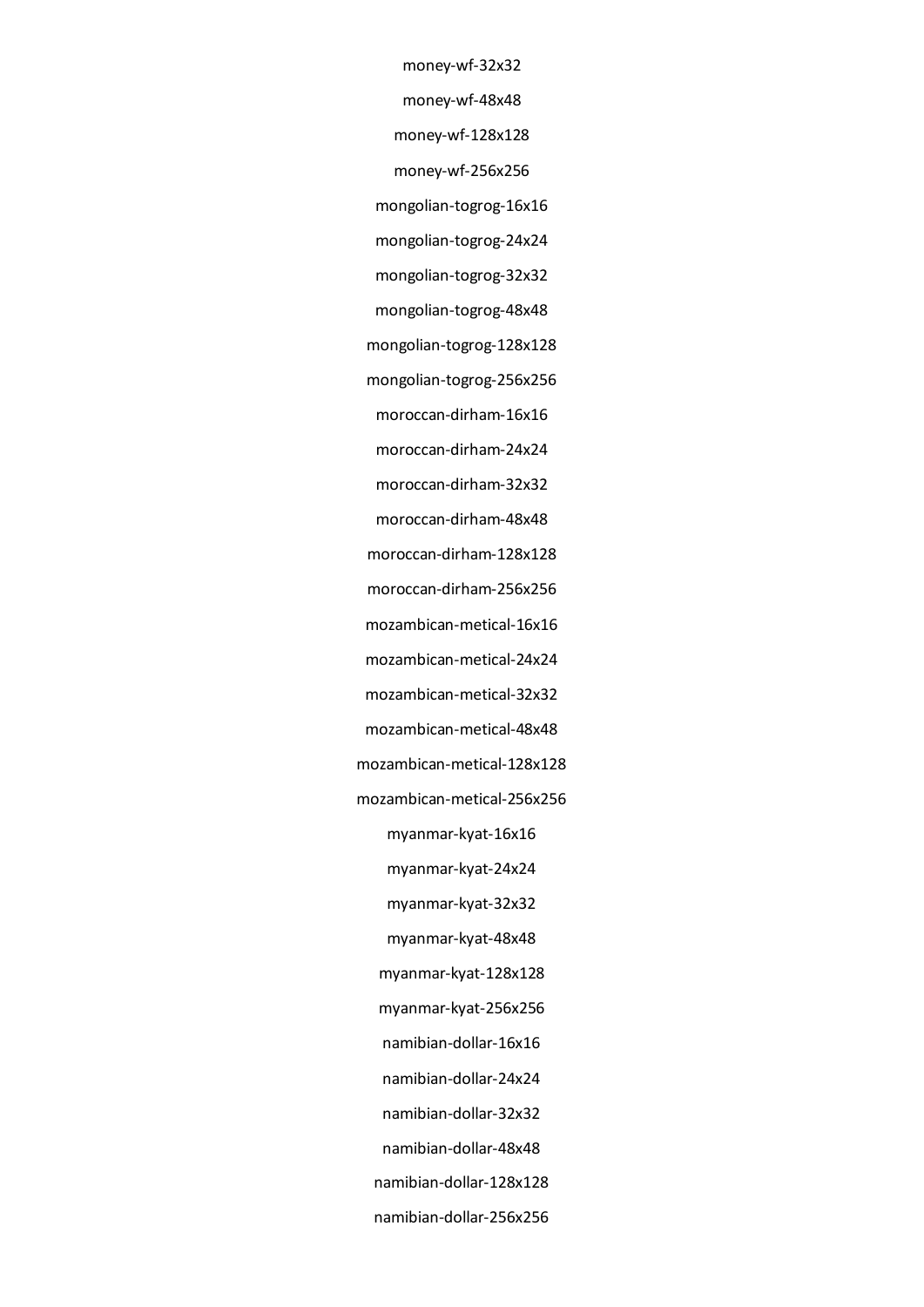new zealand-dollar-16x16 new zealand-dollar-24x24 new zealand-dollar-32x32 new zealand-dollar-48x48 new zealand-dollar-128x128 new zealand-dollar-256x256 nicaraguan-cordoba-16x16 nicaraguan-cordoba-24x24 nicaraguan-cordoba-32x32 nicaraguan-cordoba-48x48 nicaraguan-cordoba-128x128 nicaraguan-cordoba-256x256 nigerian-naira-16x16 nigerian-naira-24x24 nigerian-naira-32x32 nigerian-naira-48x48 nigerian-naira-128x128 nigerian-naira-256x256 omani-rial-16x16 omani-rial-24x24 omani-rial-32x32 omani-rial-48x48 omani-rial-128x128 omani-rial-256x256 pakistancurrencycode-16x16 pakistancurrencycode-24x24 pakistancurrencycode-32x32 pakistancurrencycode-48x48 pakistancurrencycode-128x128 pakistancurrencycode-256x256 pakistanrupee-16x16 pakistanrupee-24x24 pakistanrupee-32x32

pakistanrupee-48x48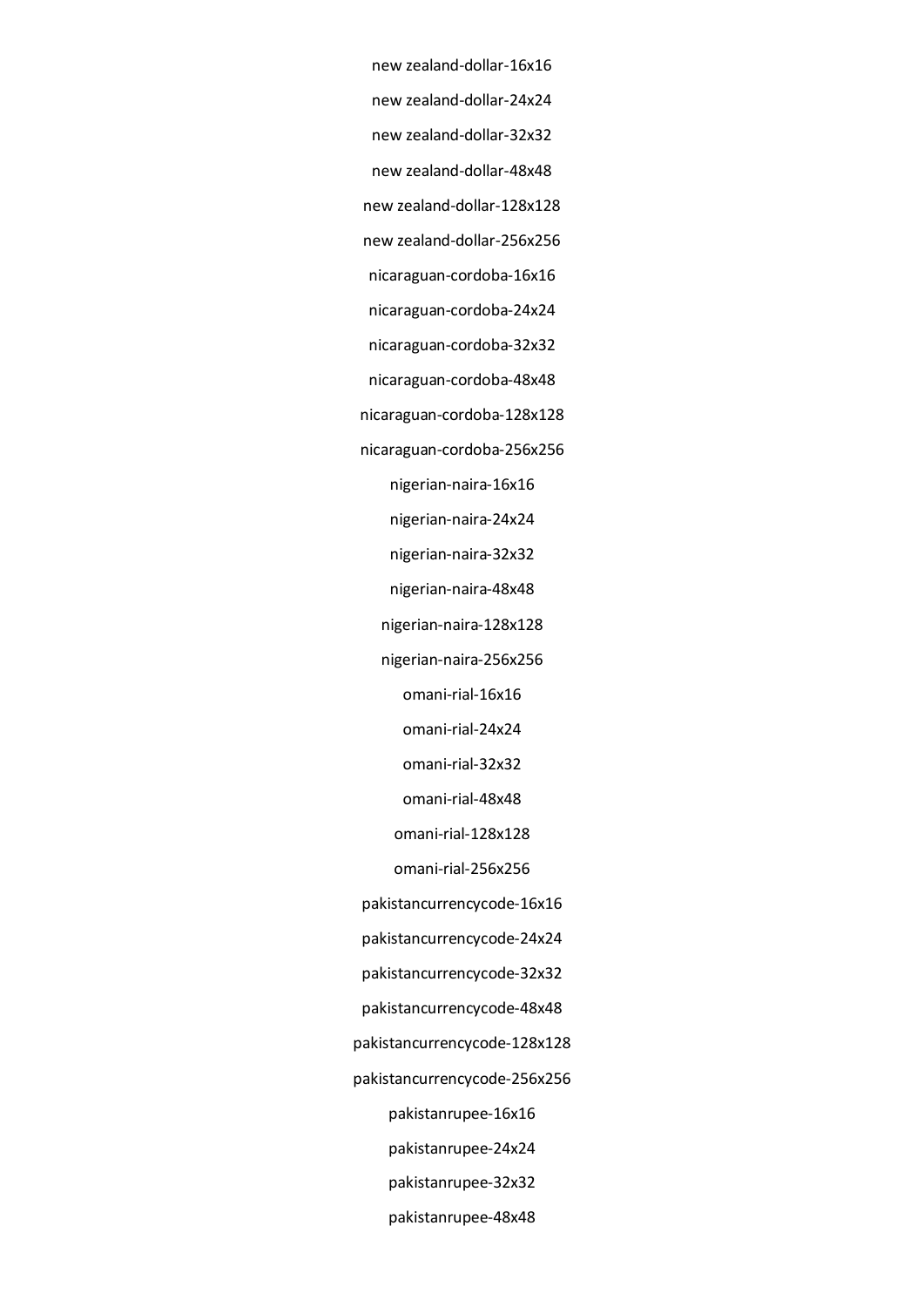pakistanrupee-128x128 pakistanrupee-256x256 panamanian-balboa-16x16 panamanian-balboa-24x24 panamanian-balboa-32x32 panamanian-balboa-48x48 panamanian-balboa-128x128 panamanian-balboa-256x256 paraguayan-guarani-16x16 paraguayan-guarani-24x24 paraguayan-guarani-32x32 paraguayan-guarani-48x48 paraguayan-guarani-128x128 paraguayan-guarani-256x256 payment-01-16x16 payment-01-24x24 payment-01-32x32 payment-01-48x48 payment-01-128x128 payment-01-256x256 payment-02-16x16 payment-02-24x24 payment-02-32x32 payment-02-48x48 payment-02-128x128 payment-02-256x256 payments-01-wf-16x16 payments-01-wf-24x24 payments-01-wf-32x32 payments-01-wf-48x48 payments-01-wf-128x128 payments-01-wf-256x256 payments-16x16 payments-24x24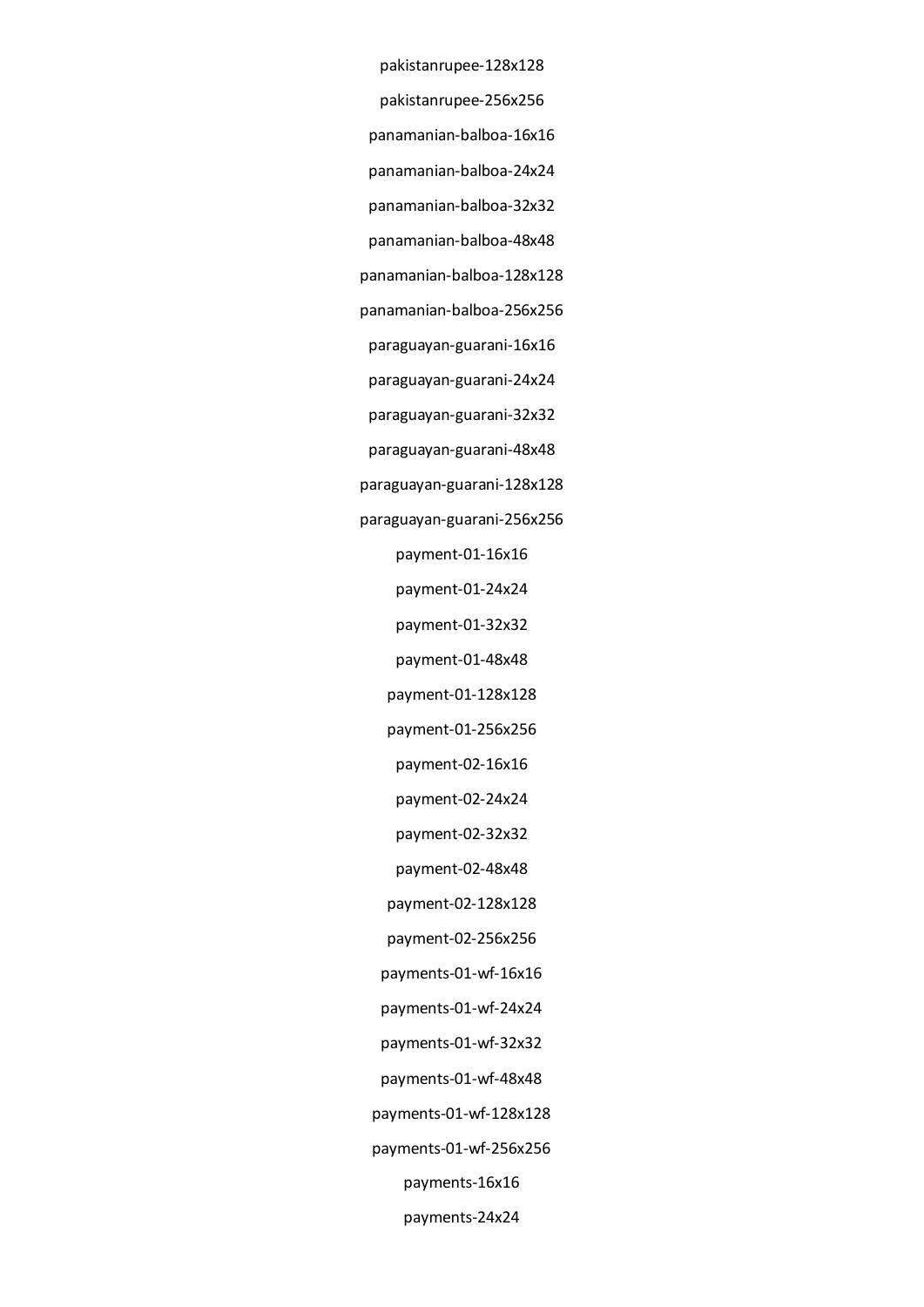payments-32x32

payments-48x48

payments-128x128

payments-256x256

payment-wf-16x16

payment-wf-24x24

payment-wf-32x32

payment-wf-48x48

payment-wf-128x128

payment-wf-256x256

pending-payment-16x16

pending-payment-24x24

pending-payment-32x32

pending-payment-48x48

pending-payment-128x128

pending-payment-256x256

percentage-16x16

percentage-24x24

percentage-32x32

percentage-48x48

percentage-128x128

percentage-256x256

peruvian nuevo-sol-16x16

peruvian nuevo-sol-24x24

peruvian nuevo-sol-32x32

peruvian nuevo-sol-48x48

peruvian nuevo-sol-128x128

peruvian nuevo-sol-256x256

philippine-peso-16x16

philippine-peso-24x24

philippine-peso-32x32

philippine-peso-48x48

philippine-peso-128x128

philippine-peso-256x256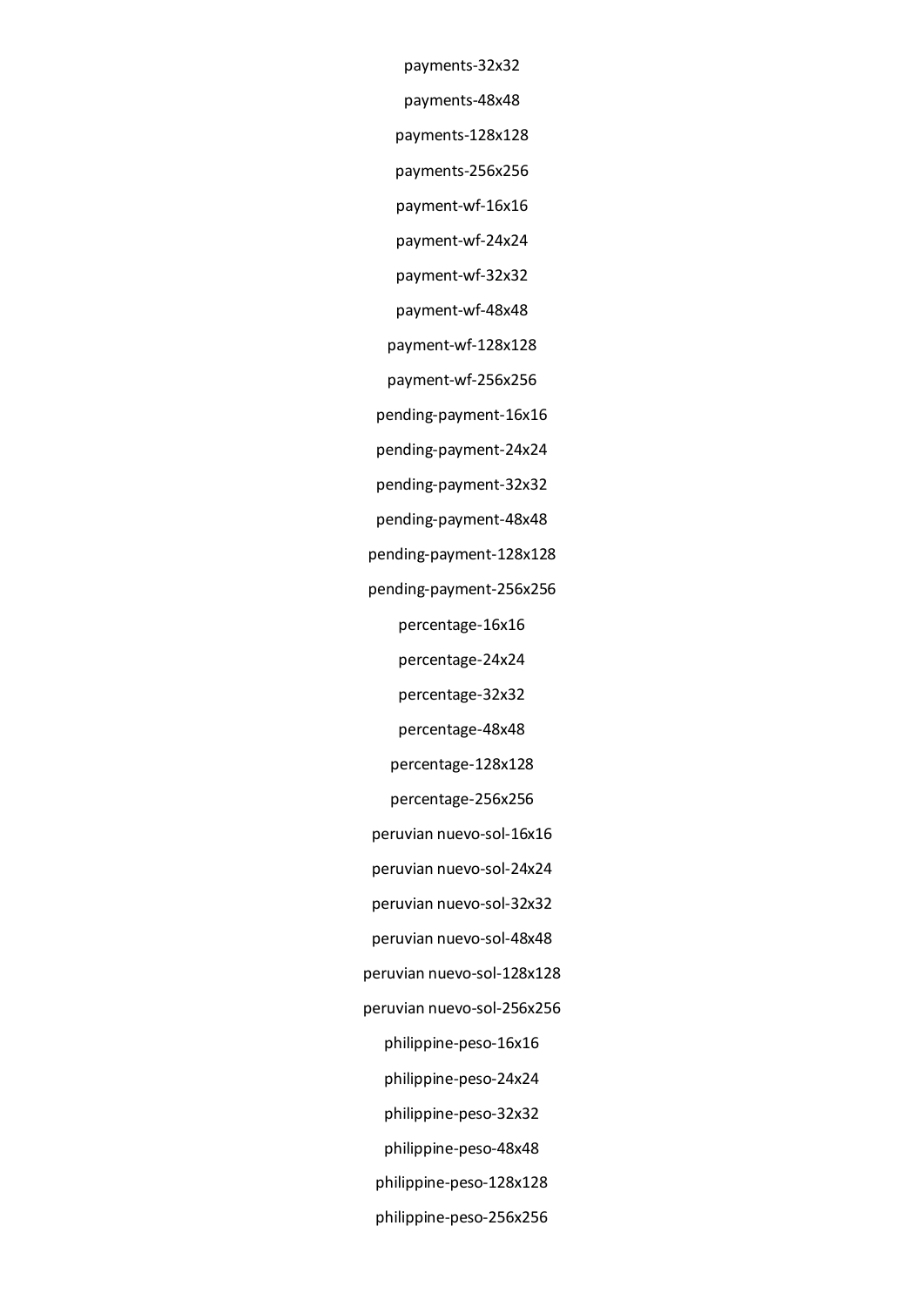phone-16x16 phone-24x24 phone-32x32 phone-48x48 phone-128x128 phone-256x256 phone-wf-16x16 phone-wf-24x24 phone-wf-32x32 phone-wf-48x48 phone-wf-128x128 phone-wf-256x256 polish-grosz-16x16 polish-grosz-24x24 polish-grosz-32x32 polish-grosz-48x48 polish-grosz-128x128 polish-grosz-256x256 polish-zloty-16x16 polish-zloty-24x24 polish-zloty-32x32 polish-zloty-48x48 polish-zloty-128x128 polish-zloty-256x256 pound-16x16 pound-24x24 pound-32x32 pound-48x48 pound-128x128 pound-256x256 pound-coin-16x16 pound-coin-24x24 pound-coin-32x32 pound-coin-48x48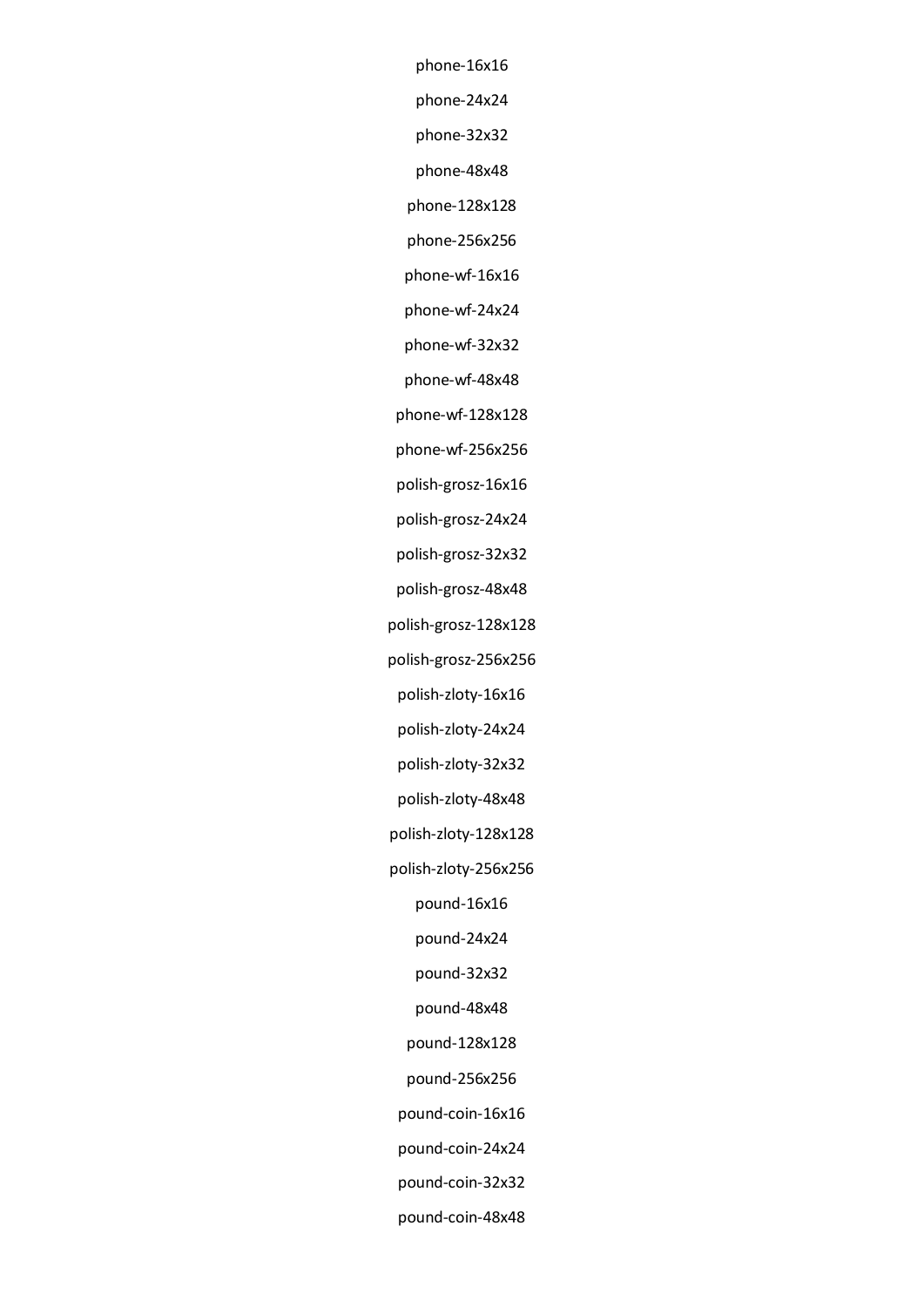pound-coin-128x128 pound-coin-256x256 qatari-riyal-16x16 qatari-riyal-24x24 qatari-riyal-32x32 qatari-riyal-48x48 qatari-riyal-128x128 qatari-riyal-256x256 rupee-16x16 rupee-24x24 rupee-32x32 rupee-48x48 rupee-128x128 rupee-256x256 rwandan-franc-16x16 rwandan-franc-24x24 rwandan-franc-32x32 rwandan-franc-48x48 rwandan-franc-128x128 rwandan-franc-256x256 safety-box-01-16x16 safety-box-01-24x24 safety-box-01-32x32 safety-box-01-48x48 safety-box-01-128x128 safety-box-01-256x256 safety-box-01-wf-16x16 safety-box-01-wf-24x24 safety-box-01-wf-32x32 safety-box-01-wf-48x48 safety-box-01-wf-128x128 safety-box-01-wf-256x256 safety-box-02-16x16 safety-box-02-24x24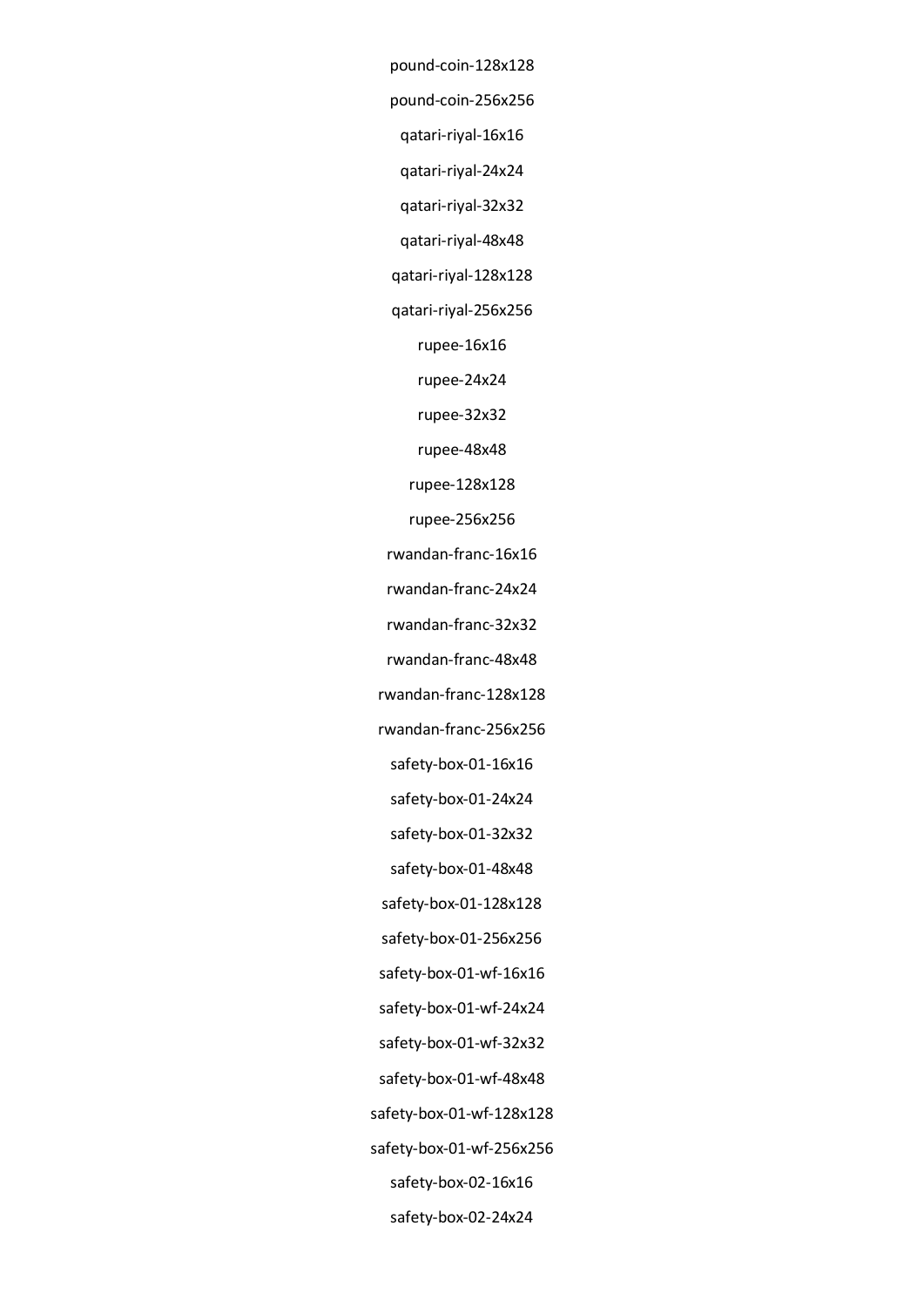- safety-box-02-32x32
- safety-box-02-48x48
- safety-box-02-128x128
- safety-box-02-256x256
- samoan-tala-16x16
- samoan-tala-24x24
- samoan-tala-32x32
- samoan-tala-48x48
- samoan-tala-128x128
- samoan-tala-256x256
	- saudi-riyal-16x16
	- saudi-riyal-24x24
	- saudi-riyal-32x32
	- saudi-riyal-48x48
- saudi-riyal-128x128
- saudi-riyal-256x256
- savings1-wf-16x16
- savings1-wf-24x24
- savings1-wf-32x32
- savings1-wf-48x48
- savings1-wf-128x128
- savings1-wf-256x256
	- savings-16x16
	- savings-24x24
	- savings-32x32
	- savings-48x48
	- savings-128x128
	- savings-256x256
	- scanner-16x16
	- scanner-24x24
	- scanner-32x32
	- scanner-48x48
	- scanner-128x128
	- scanner-256x256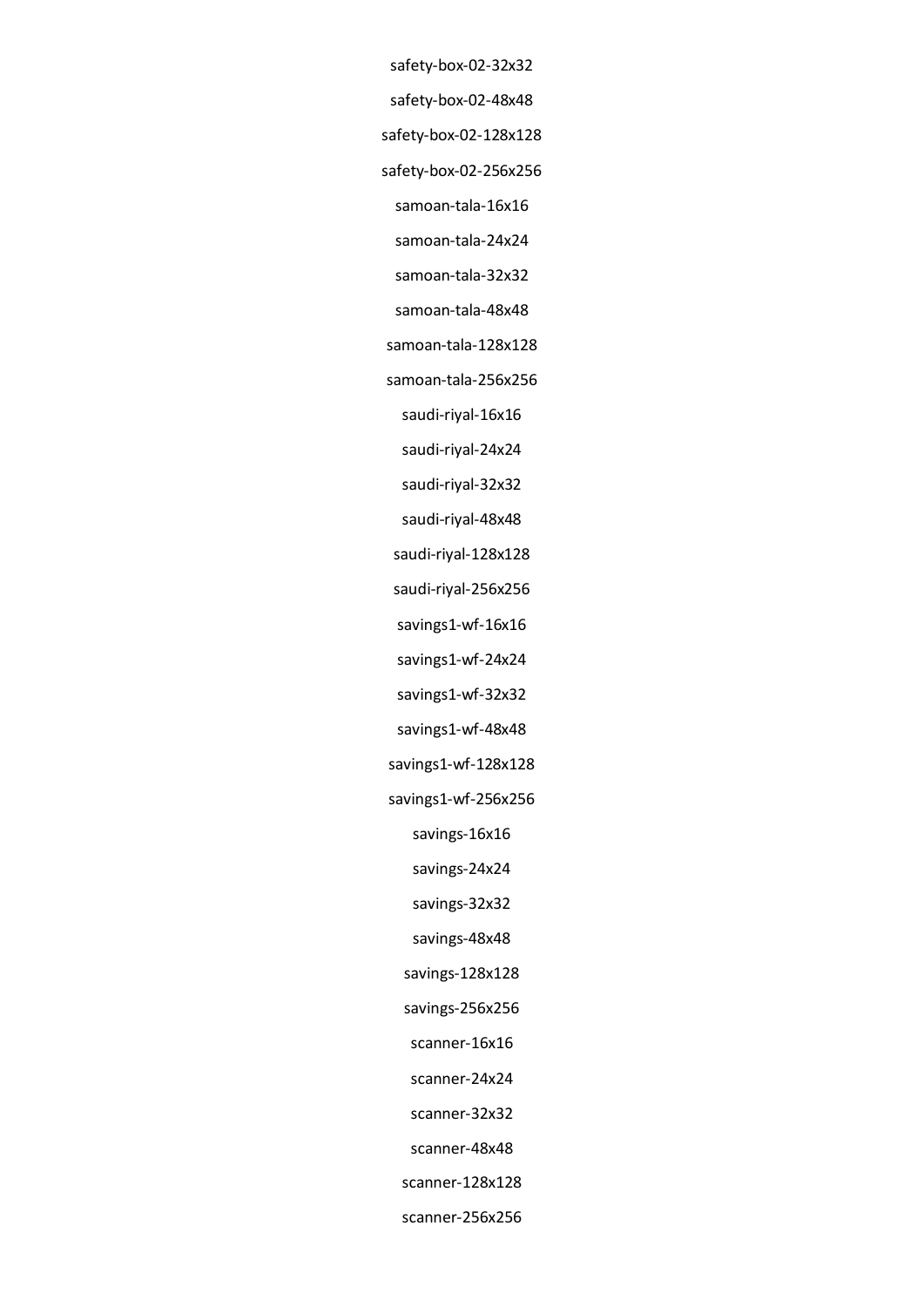scanner-wf-16x16 scanner-wf-24x24 scanner-wf-32x32 scanner-wf-48x48 scanner-wf-128x128 scanner-wf-256x256 serbian-dinar-16x16 serbian-dinar-24x24 serbian-dinar-32x32 serbian-dinar-48x48 serbian-dinar-128x128 serbian-dinar-256x256 seychellois-rupee-16x16 seychellois-rupee-24x24 seychellois-rupee-32x32 seychellois-rupee-48x48 seychellois-rupee-128x128 seychellois-rupee-256x256 sierra leonean-leone-16x16 sierra leonean-leone-24x24 sierra leonean-leone-32x32 sierra leonean-leone-48x48 sierra leonean-leone-128x128 sierra leonean-leone-256x256 singapore-dollar-16x16 singapore-dollar-24x24 singapore-dollar-32x32 singapore-dollar-48x48 singapore-dollar-128x128 singapore-dollar-256x256 solomon islands-dollar-16x16 solomon islands-dollar-24x24 solomon islands-dollar-32x32 solomon islands-dollar-48x48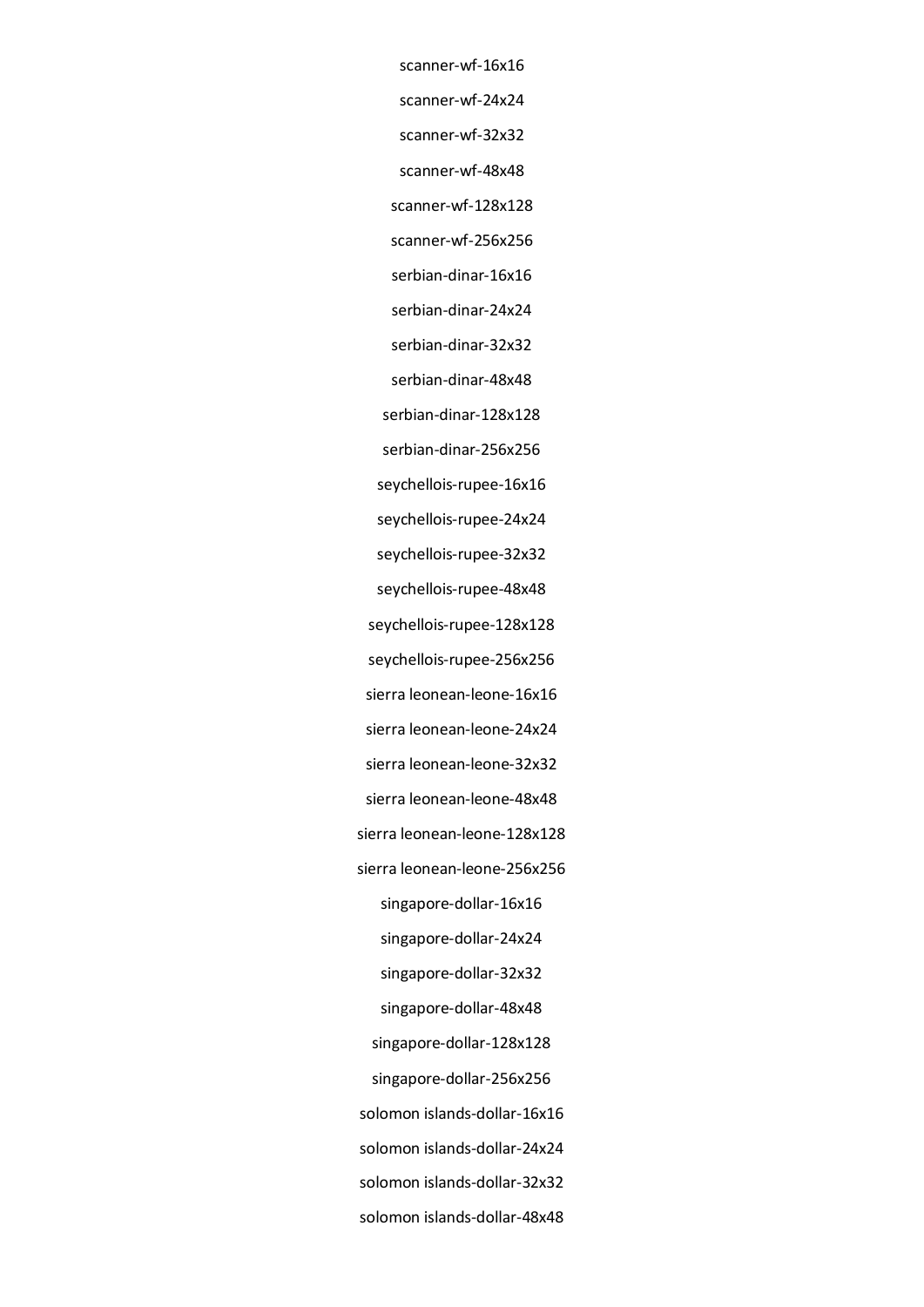solomon islands-dollar-128x128 solomon islands-dollar-256x256 somali-shilling-16x16 somali-shilling-24x24 somali-shilling-32x32 somali-shilling-48x48 somali-shilling-128x128 somali-shilling-256x256 south african-rand-16x16 south african-rand-24x24 south african-rand-32x32 south african-rand-48x48 south african-rand-128x128 south african-rand-256x256 special-drawing-rights-16x16 special-drawing-rights-24x24 special-drawing-rights-32x32 special-drawing-rights-48x48 special-drawing-rights-128x128 special-drawing-rights-256x256 sri lankan-rupee-16x16 sri lankan-rupee-24x24 sri lankan-rupee-32x32 sri lankan-rupee-48x48 sri lankan-rupee-128x128 sri lankan-rupee-256x256 stcok-exchange-03-wf-16x16 stcok-exchange-03-wf-24x24 stcok-exchange-03-wf-32x32 stcok-exchange-03-wf-48x48 stcok-exchange-03-wf-128x128 stcok-exchange-03-wf-256x256 stock-exchange-01-16x16 stock-exchange-01-24x24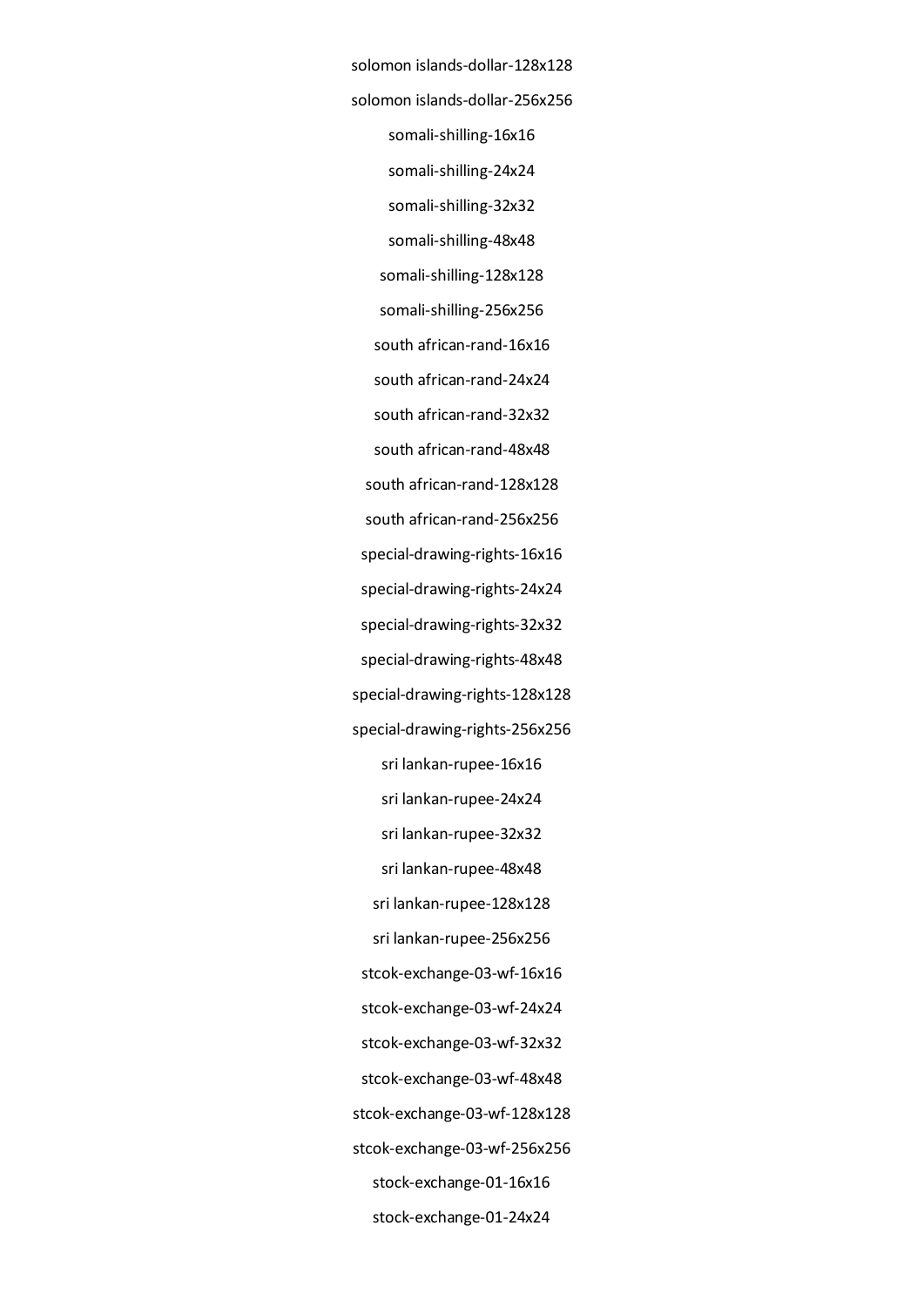stock-exchange-01-32x32 stock-exchange-01-48x48 stock-exchange-01-128x128 stock-exchange-01-256x256 stock-exchange-02-16x16 stock-exchange-02-24x24 stock-exchange-02-32x32 stock-exchange-02-48x48 stock-exchange-02-128x128 stock-exchange-02-256x256 stock-exchange-03-16x16 stock-exchange-03-24x24 stock-exchange-03-32x32 stock-exchange-03-48x48 stock-exchange-03-128x128 stock-exchange-03-256x256 stock-exchange-04-16x16 stock-exchange-04-24x24 stock-exchange-04-32x32 stock-exchange-04-48x48 stock-exchange-04-128x128 stock-exchange-04-256x256 stock-exchange-05-16x16 stock-exchange-05-24x24 stock-exchange-05-32x32 stock-exchange-05-48x48 stock-exchange-05-128x128 stock-exchange-05-256x256 stock-exchange-06-16x16 stock-exchange-06-24x24 stock-exchange-06-32x32 stock-exchange-06-48x48 stock-exchange-06-128x128 stock-exchange-06-256x256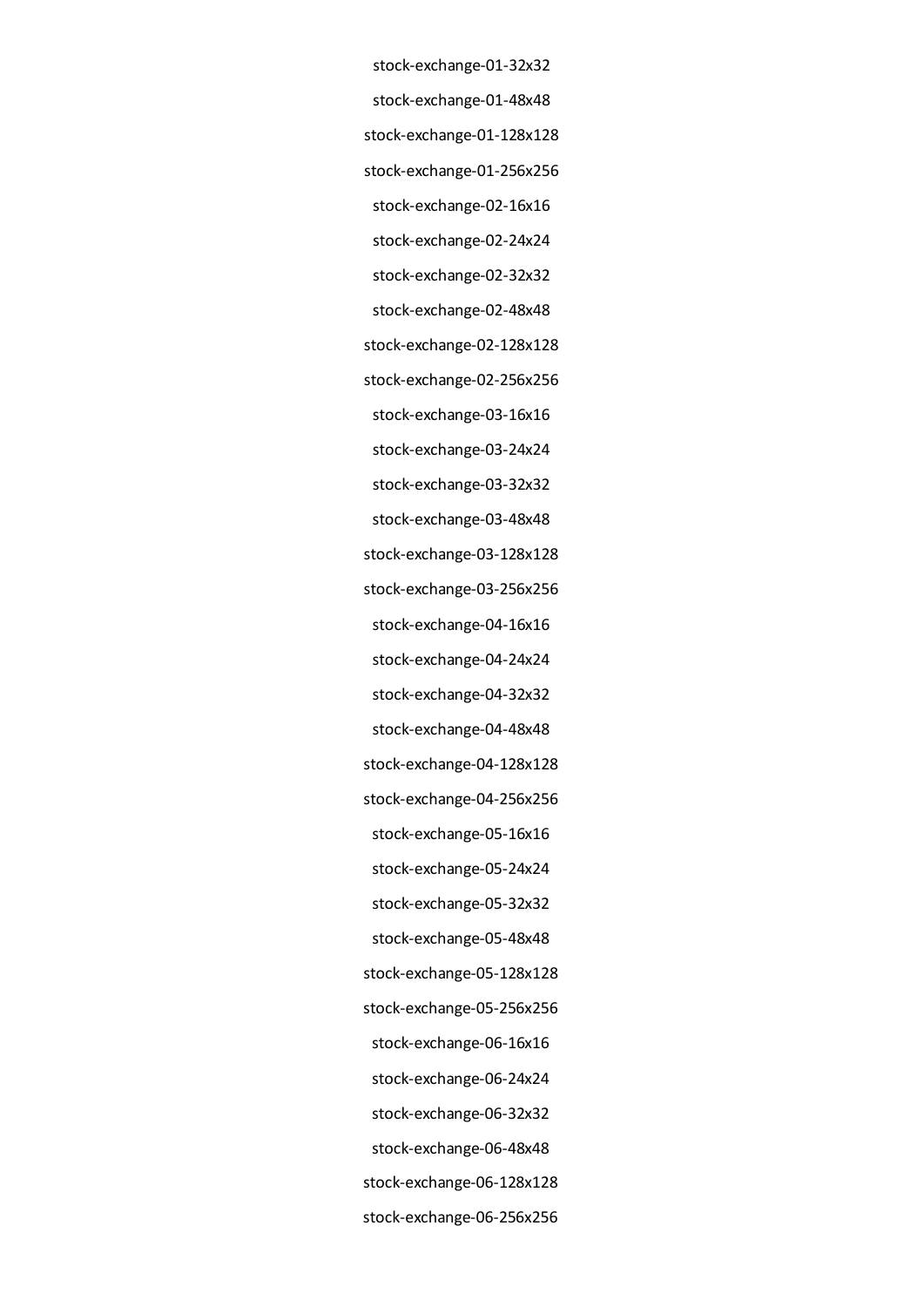- stock-exchange-07-16x16 stock-exchange-07-24x24
- stock-exchange-07-32x32
- stock-exchange-07-48x48
- stock-exchange-07-128x128
- stock-exchange-07-256x256
- surinamese-dollar-16x16
- surinamese-dollar-24x24
- surinamese-dollar-32x32
- surinamese-dollar-48x48
- surinamese-dollar-128x128
- surinamese-dollar-256x256
	- swazi-lilangeni-16x16
	- swazi-lilangeni-24x24
	- swazi-lilangeni-32x32
	- swazi-lilangeni-48x48
	- swazi-lilangeni-128x128
	- swazi-lilangeni-256x256
- swedish-krona-16x16
- swedish-krona-24x24
- swedish-krona-32x32
- swedish-krona-48x48
- swedish-krona-128x128
- swedish-krona-256x256
	- swiss-franc-16x16
	- swiss-franc-24x24
	- swiss-franc-32x32
	- swiss-franc-48x48
	- swiss-franc-128x128
- swiss-franc-256x256
- taiwanese-dollar-16x16
- taiwanese-dollar-24x24
- taiwanese-dollar-32x32
- taiwanese-dollar-48x48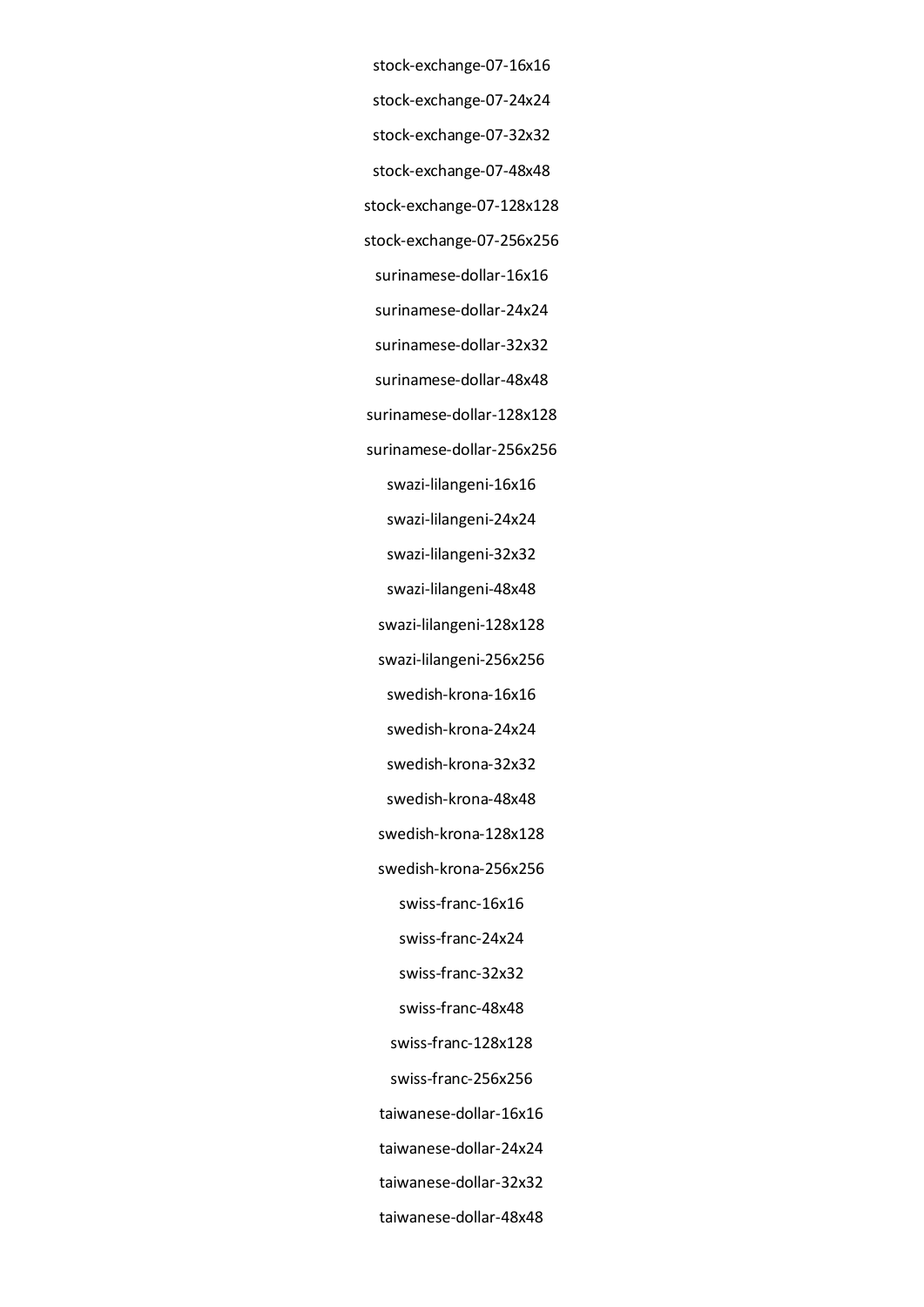taiwanese-dollar-128x128 taiwanese-dollar-256x256 telephone-16x16 telephone-24x24 telephone-32x32 telephone-48x48 telephone-128x128 telephone-256x256 telephone-wf-16x16 telephone-wf-24x24 telephone-wf-32x32 telephone-wf-48x48 telephone-wf-128x128 telephone-wf-256x256 thai-baht-16x16 thai-baht-24x24 thai-baht-32x32 thai-baht-48x48 thai-baht-128x128 thai-baht-256x256 transaction-fee-16x16 transaction-fee-24x24 transaction-fee-32x32 transaction-fee-48x48 transaction-fee-128x128 transaction-fee-256x256 transaction-fee-wf-16x16 transaction-fee-wf-24x24 transaction-fee-wf-32x32 transaction-fee-wf-48x48 transaction-fee-wf-128x128 transaction-fee-wf-256x256 trinidad t-dollar-wf-16x16 trinidad t-dollar-wf-24x24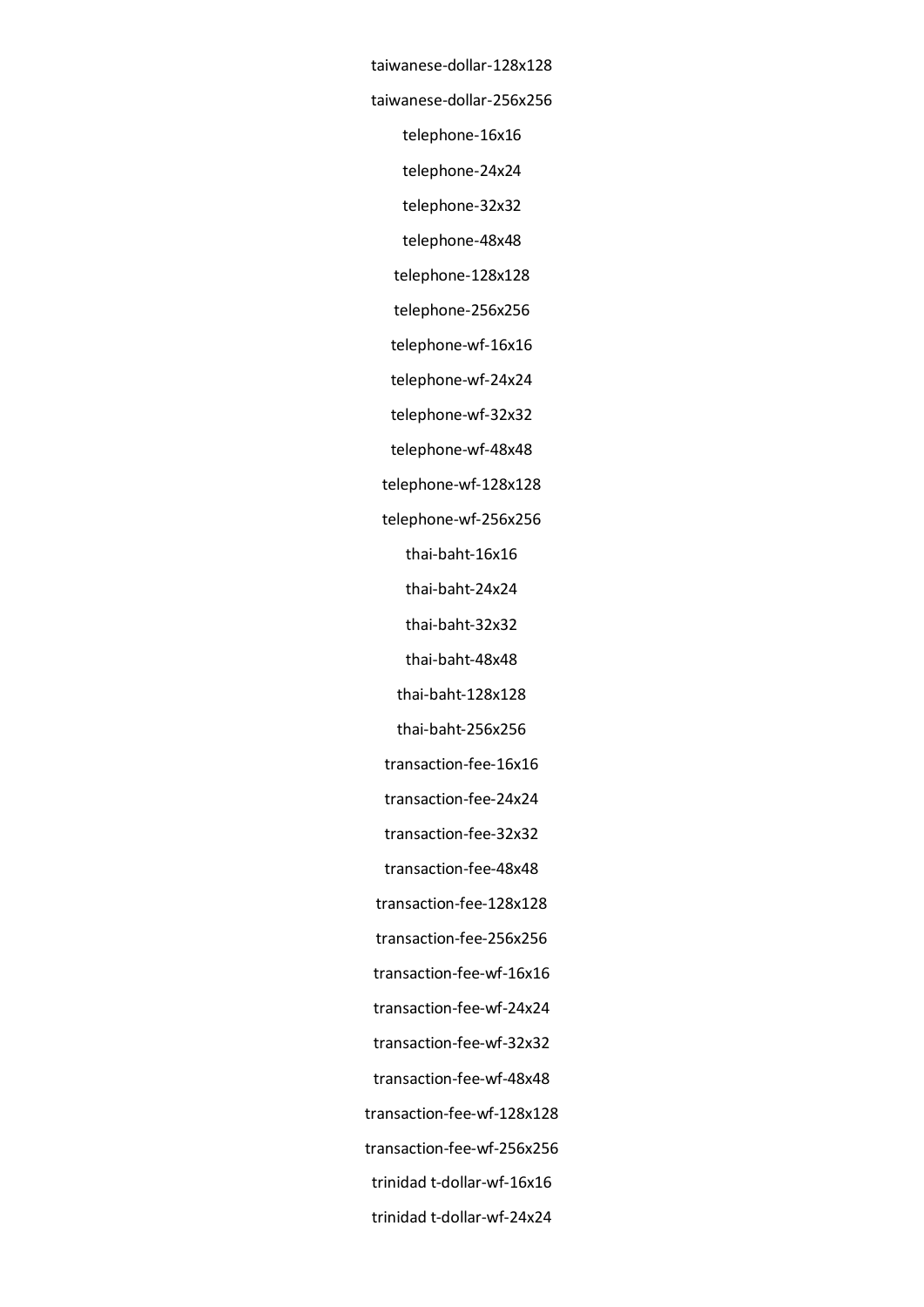trinidad t-dollar-wf-32x32 trinidad t-dollar-wf-48x48 trinidad t-dollar-wf-128x128 trinidad t-dollar-wf-256x256 tunisian-dinar-16x16 tunisian-dinar-24x24 tunisian-dinar-32x32 tunisian-dinar-48x48 tunisian-dinar-128x128 tunisian-dinar-256x256 turkish-lira-16x16 turkish-lira-24x24 turkish-lira-32x32 turkish-lira-48x48 turkish-lira-128x128 turkish-lira-256x256 uae dirham-wf-16x16 uae dirham-wf-24x24 uae dirham-wf-32x32 uae dirham-wf-48x48 uae dirham-wf-128x128 uae dirham-wf-256x256 ugandan-shilling-16x16 ugandan-shilling-24x24 ugandan-shilling-32x32 ugandan-shilling-48x48 ugandan-shilling-128x128 ugandan-shilling-256x256 ukrainian-hryvnia-16x16 ukrainian-hryvnia-24x24 ukrainian-hryvnia-32x32 ukrainian-hryvnia-48x48 ukrainian-hryvnia-128x128 ukrainian-hryvnia-256x256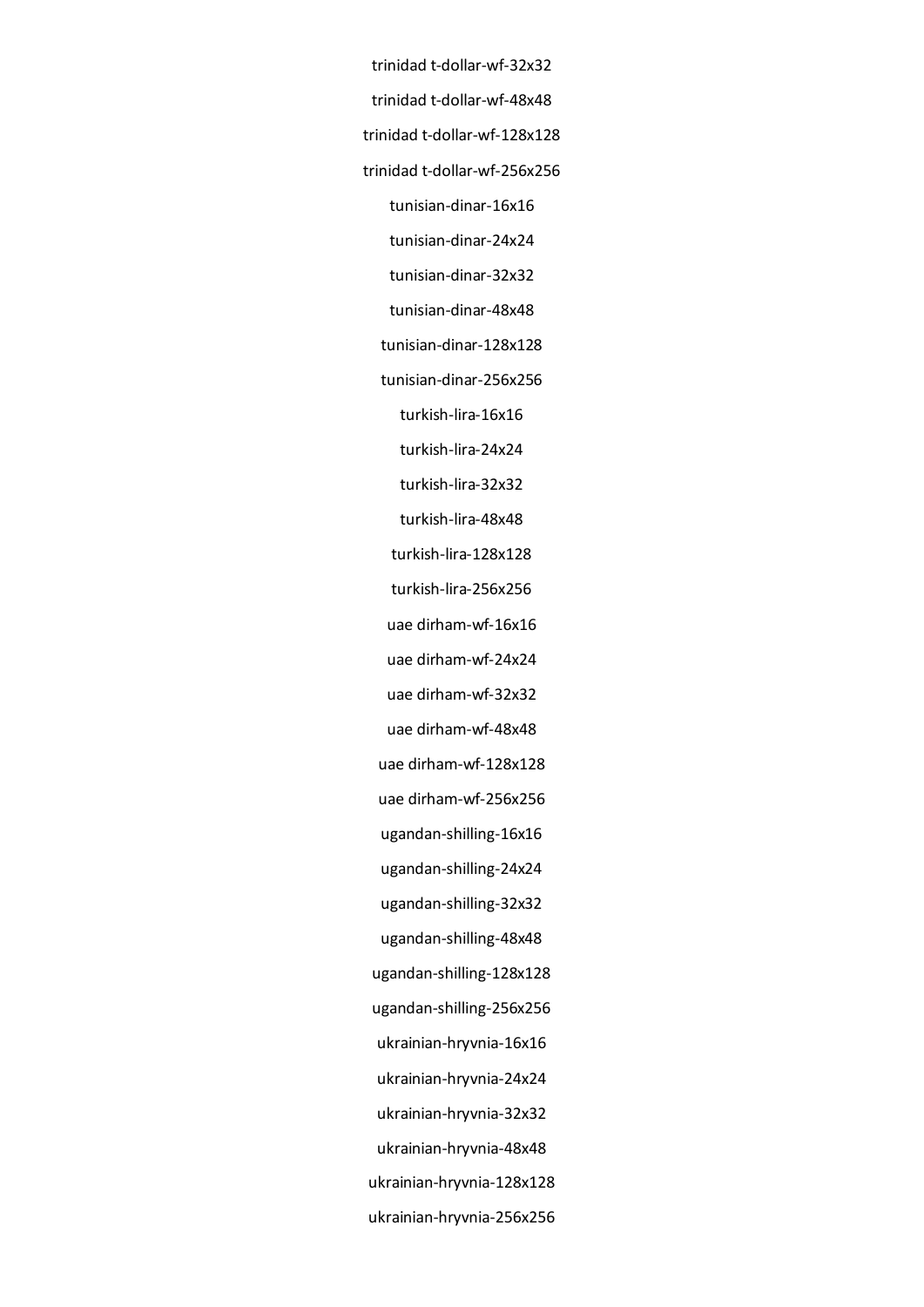united states-dollar-16x16 united states-dollar-24x24 united states-dollar-32x32 united states-dollar-48x48 united states-dollar-128x128 united states-dollar-256x256 uruguayan-peso-16x16 uruguayan-peso-24x24 uruguayan-peso-32x32 uruguayan-peso-48x48 uruguayan-peso-128x128 uruguayan-peso-256x256 vanuatu-vatu-16x16 vanuatu-vatu-24x24 vanuatu-vatu-32x32 vanuatu-vatu-48x48 vanuatu-vatu-128x128 vanuatu-vatu-256x256 venezuelan-bolivar-16x16 venezuelan-bolivar-24x24 venezuelan-bolivar-32x32 venezuelan-bolivar-48x48 venezuelan-bolivar-128x128 venezuelan-bolivar-256x256 vietnamese-dong-16x16 vietnamese-dong-24x24 vietnamese-dong-32x32 vietnamese-dong-48x48 vietnamese-dong-128x128 vietnamese-dong-256x256 voucher-16x16 voucher-24x24 voucher-32x32 voucher-48x48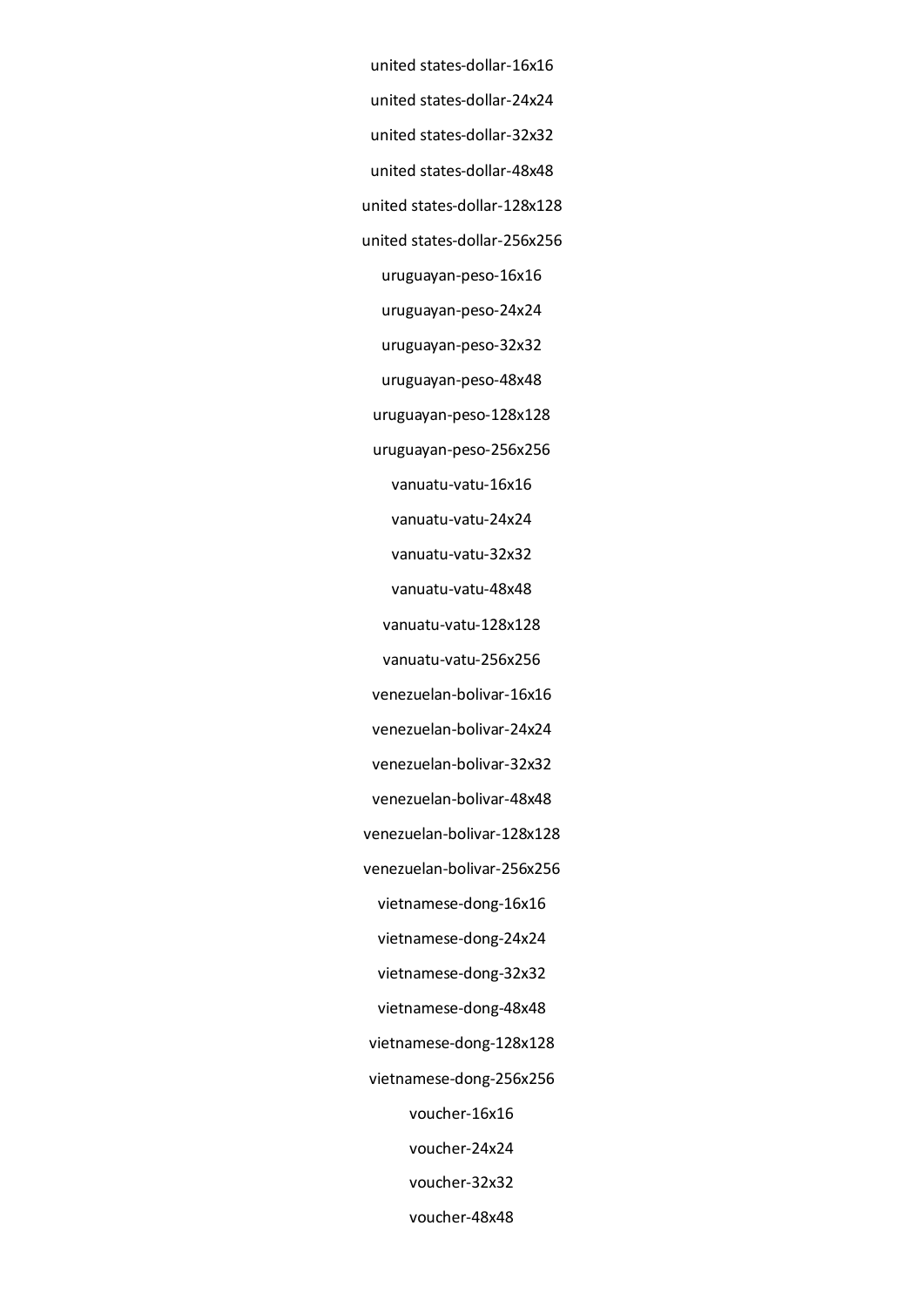voucher-128x128

voucher-256x256

vouchercard1-16x16

vouchercard1-24x24

vouchercard1-32x32

vouchercard1-48x48

vouchercard1-128x128

vouchercard1-256x256

vouchercard2-16x16

vouchercard2-24x24

vouchercard2-32x32

vouchercard2-48x48

vouchercard2-128x128

vouchercard2-256x256

wallet-wf-16x16

wallet-wf-24x24

wallet-wf-32x32

wallet-wf-48x48

wallet-wf-128x128

wallet-wf-256x256

west african-cfa franc-16x16

west african-cfa franc-24x24

west african-cfa franc-32x32

west african-cfa franc-48x48

west african-cfa franc-128x128

west african-cfa franc-256x256

won-16x16

won-24x24

won-32x32

won-48x48

won-128x128

won-256x256

yen-16x16

yen-24x24